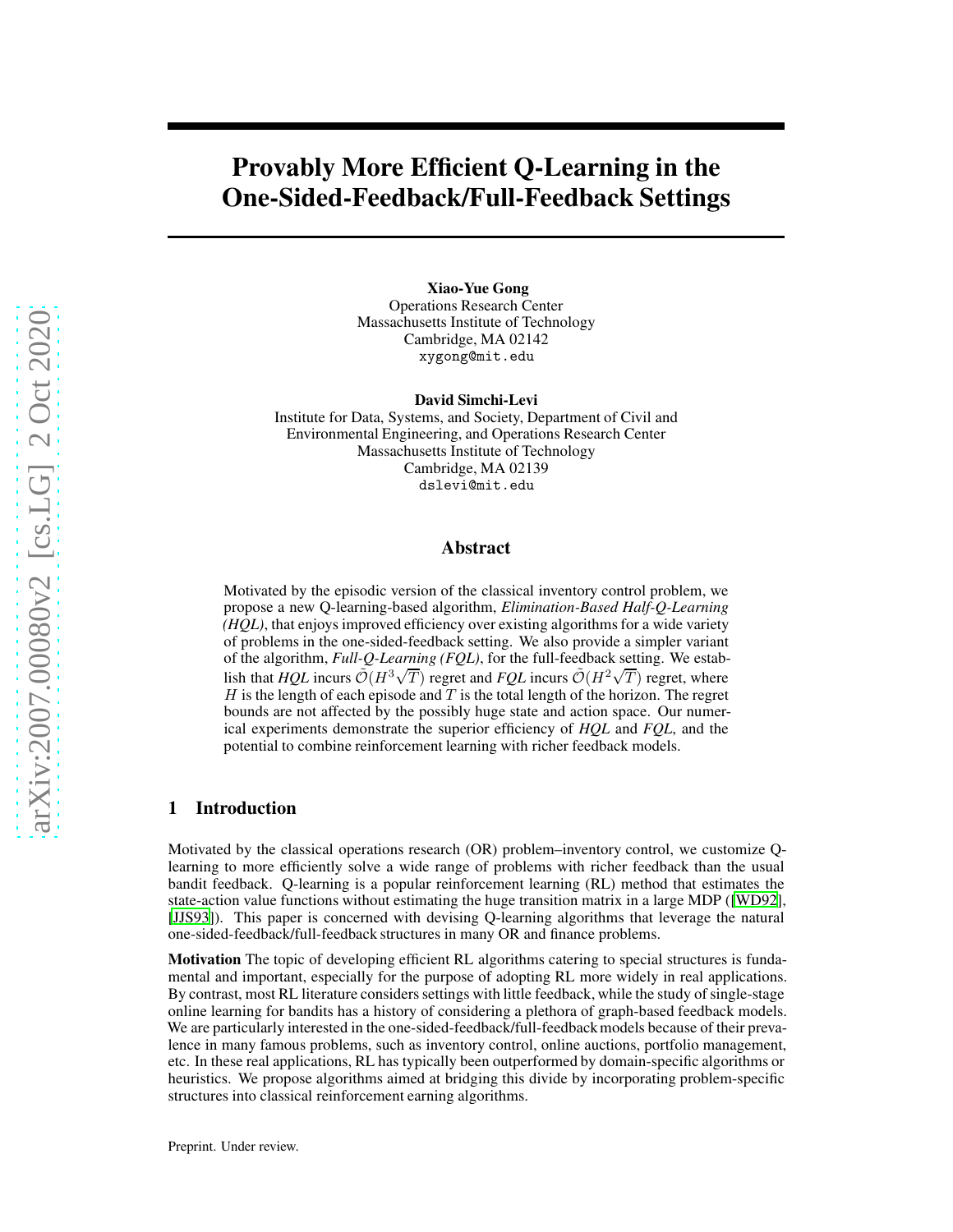#### 1.1 Prior Work

The most relevant literature to this paper is [\[JAZBJ18](#page-9-2)], who prove the optimality of Q-learning with Upper-Confidence-Bound bonus and Bernstein-style bonus in tabular MDPs. The recent work of [\[DRZ19\]](#page-9-3) improves upon [\[JAZBJ18](#page-9-2)] when an aggregation of the state-action pairs with known error is given beforehand. Our algorithms substantially improve the regret bounds (see Table [1\)](#page-1-0) by catering to the full-feedback/one-sided-feedback structures of many problems. Because our regret bounds are unaffected by the cardinality of the state and action space, our Q-learning algorithms are able to deal with huge state-action space, and even continuous state space in some cases (Section [8\)](#page-8-0). Note that both our work and [\[DRZ19](#page-9-3)] are designed for a subset of the general episodic MDP problems. We focus on problems with richer feedback; [\[DRZ19\]](#page-9-3) focus on problems with a nice aggregate structure known to the decision-maker.

The one-sided-feedback setting, or some similar notions, have attracted lots of research interests in many different learning problems outside the scope of episodic MDP settings, for example learning in auctions with binary feedback, dynamic pricing and binary search ([\[WPR16\]](#page-9-4), ([\[FPS18\]](#page-9-5), [\[CLPL20\]](#page-9-6), [\[LLV16\]](#page-9-7)). In particular, [\[ZC19\]](#page-10-0) study the one-sided-feedback setting in the learning problem for bandits, using a similar idea of elimination. However, the episodic MDP setting for RL presents new challenges. Our results can be applied to their setting and solve the bandit problem as a special case.

The idea of optimization by elimination has a long history ([\[EDMM02\]](#page-9-8)). A recent example of the idea being used in RL is [\[LSSS19](#page-9-9)] which solve a very different problem of robustness to adversarial corruptions. Q-learning has also been studied in settings with continuous states with adaptive discretization ([\[SBY19\]](#page-9-10)). In many situations this is more efficient than the uniform discretization scheme we use, however our algorithms' regret bounds are unaffected by the action-state space cardinality so the difference is immaterial.

Our special case, the full-feedback setting, shares similarities with *the generative model* setting in that both settings allow access to the feedback for any state-action transitions ( $\text{SWW}^+18$ ). However, the generative model is a strong oracle that can query any state-action transitions, while the full-feedback model can only query for that time step after having chosen an action from the feasible set based on the current state, while accumulating regret.

| <b>Algorithm</b>                        | Regret                                      | Time               | <b>Space</b>       |
|-----------------------------------------|---------------------------------------------|--------------------|--------------------|
| Q-learning+Bernstein bonus [JAZBJ18]    | $^{\prime }H^{3}SAT)$                       | $\mathcal{O}(T)$   | $\mathcal{O}(SAH)$ |
| Aggregated Q-learning [DRZ19]           | $\mathcal{O}(\sqrt{H^4MT}+\epsilon T)^{-1}$ | $\mathcal{O}(MAT)$ | $\mathcal{O}(MT)$  |
| Full-Q-learning (FQL)                   | $\sqrt{H^4T}$                               | $\mathcal{O}(SAT)$ | $\mathcal{O}(SAH)$ |
| Elimination-Based Half-Q-learning (HQL) | $\mathcal{O}(\sqrt{H^6T})$                  | $\mathcal{O}(SAT)$ | $\mathcal{O}(SAH)$ |

<span id="page-1-0"></span>Table 1: Regret comparisons for Q-learning algorithms on episodic MDP

## 2 Preliminaries

We consider an episodic Markov decision process, MDP( $S$ ,  $A$ ,  $H$ ,  $\mathbb{P}$ ,  $r$ ), where S is the set of states with  $|S| = S$ , A is the set of actions with  $|A| = A$ , H is the constant length of each episode,  $\mathbb P$  is the unknown transition matrix of distribution over states if some action  $y$  is taken at some state  $x$  at step  $h \in [H]$ , and  $r_h : S \times A \rightarrow [0, 1]$  is the reward function at stage h that depends on the environment randomness  $D_h$ . In each episode, an initial state  $x_1$  is picked arbitrarily by an adversary. Then, at each stage h, the agent observes state  $x_h \in S$ , picks an action  $y_h \in A$ , receives a realized reward  $r_h(x_h, y_h)$ , and then transitions to the next state  $x_{h+1}$ , which is determined by  $x_h, y_h, D_h$ . At the final stage H, the episode terminates after the agent takes action  $y_H$  and receives reward  $r_H$ . Then next episode begins. Let  $K$  denote the number of episodes, and  $T$  denote the length of the horizon:  $T = H \times K$ , where H is a constant. This is the classic setting of episodic MDP, except that in the one-sided-feedback setting, we have the environment randomness  $D<sub>h</sub>$ , that once realized, can help

<sup>&</sup>lt;sup>1</sup>Here M is the number of aggregate state-action pairs;  $\epsilon$  is the largest difference between any pair of optimal state-action values associated with a common aggregate state-action pair.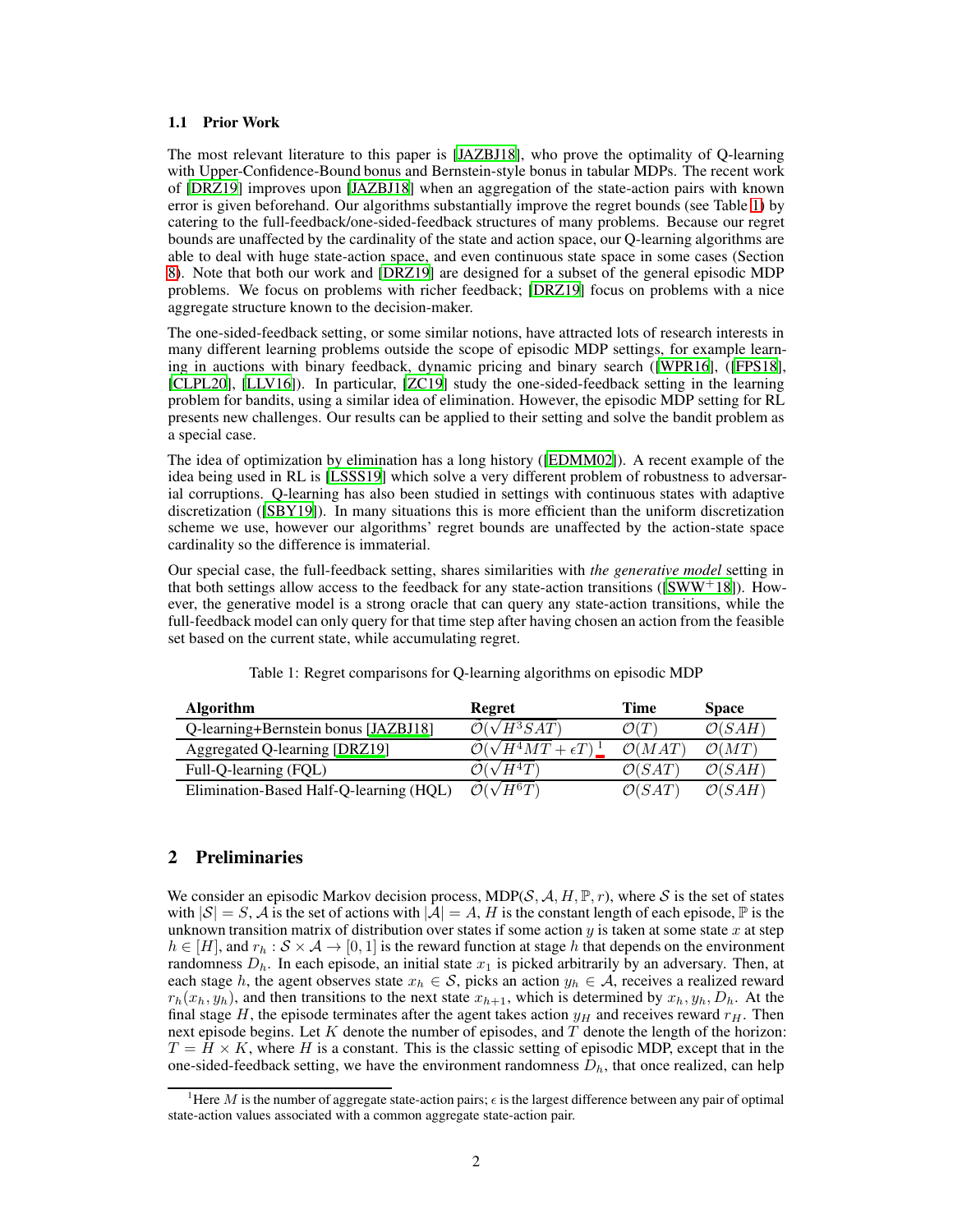us determine the reward/transition of any alternative feasible action that "lies on one side" of our taken action (Section [2.1\)](#page-2-0). The goal is to maximize the total reward accrued in each episode.

A policy  $\pi$  of an agent is a collection of functions  $\{\pi_h : S \to A\}_{h \in [H]}$ . We use  $V_h^{\pi} : S \to \mathbb{R}$ to denote the value function at stage h under policy  $\pi$ , so that  $V_h^{\pi}(x)$  gives the expected sum of remaining rewards under policy  $\pi$  until the end of the episode, starting from  $x_h = x$ :

$$
V_h^{\pi}(x) := \mathbb{E}\Big[\sum_{h'=h}^H r_{h'}(x_{h'}, \pi_{h'}(x_{h'}))\Big| x_h = x\Big].
$$

 $Q_h^{\pi}: \mathcal{S} \times \mathcal{A} \to \mathbb{R}$  denotes the Q-value function at stage h, so that  $Q_h^{\pi}(x, y)$  gives the expected sum of remaining rewards under policy  $\pi$  until the end of the episode, starting from  $x_h = x, y_h = y$ :

$$
Q_h^{\pi}(x, y) := \mathbb{E}\Big[r_h(x_h, y) + \sum_{h'=h+1}^H r_{h'}(x_{h'}, \pi_{h'}(x_{h'}))\Big| x_h = x, y_h = y\Big]
$$

Let  $\pi^*$  denote an optimal policy in the MDP that gives the optimal value functions  $V_h^*(x)$  =  $\sup_{\pi} V_h^{\pi}(x)$  for any  $x \in S$  and  $h \in [H]$ . Recall the Bellman equations:

$$
\begin{cases} V_h^{\pi}(x) = Q_h^{\pi}(x, \pi_h(x)) \\ Q_h^{\pi}(x, y) := \mathbb{E}_{x', r_h \sim \mathbb{P}(\cdot | x, y)} [r_h + V_{h+1}^{\pi}(x')] \\ V_{h+1}^{\pi}(x) = 0, \quad \forall x \in \mathcal{S} \end{cases} \begin{cases} V_h^*(x) = \min_y Q_h^*(x, y) \\ Q_h^*(x, y) := \mathbb{E}_{x', r_h \sim \mathbb{P}(\cdot | x, y)} [r_h + V_{h+1}^*(x')] \\ V_{h+1}^{\pi}(x) = 0, \quad \forall x \in \mathcal{S} \end{cases}
$$

We let  $\mathrm{Regret}_{MDP}(K)$  denote the expected cumulative regret against  $\pi^*$  on the MDP up to the end of episode k. Let  $\pi_k$  denote the policy the agent chooses at the beginning of the kth episode.

Regret<sub>MDP</sub>(K) = 
$$
\sum_{k=1}^{K} \left[ V_1^* \left( x_1^k \right) - V_1^{\pi_k} \left( x_1^k \right) \right]
$$
 (1)

#### <span id="page-2-0"></span>2.1 One-Sided-Feedback

Whenever we take an action y at stage h, once the environment randomness  $D<sub>h</sub>$  is realized, we can learn the rewards/transitions for all the actions that lie on *one side* of y, i.e., all  $y' \leq y$  for the *lower* one-sided feedback setting (or all  $y' \geq y$  for the *higher* side). This setting requires that the action space can be embedded in a compact subset of  $\mathbb R$  (Appendix [B\)](#page-11-0), and that the reward/transition only depend on the action, the time step and the environment randomness, even though the feasible action set depends on the state and is assumed to be an interval  $A \cap [a,\infty)$  for some  $a = a_h(x_h)$ . We assume that given  $D_h$ , the next state  $x_{h+1}(\cdot)$  is increasing in  $y_h$ , and  $a_h(\cdot)$  is increasing in  $x_h$  for the lower-sided-feedback setting. We assume the optimal value functions are concave. These assumptions seem strong, but are actually widely satisfied in OR/finance problems, such as inventory control (lost-sales model), portfolio management, airline's overbook policy, online auctions, etc.

#### 2.2 Full-Feedback

Whenever we take an action at stage  $h$ , once  $D_h$  is realized, we can learn the rewards/transitions for all state-action pairs. This special case does not require the assumptions in Section [2.1.](#page-2-0) Example problems include inventory control (backlogged model) and portfolio management.

## 3 Algorithms

Without loss of generality, we present *HQL* in the *lower*-sided-feedback setting. We define constants  $\alpha_k = (H+1)/(H+k), \forall k \in [K]$ . We use  $\tilde{r}_{h,h'}$  to denote the cumulative reward from stage h to stage h'. We use  $x'_{h+1}(x, y, \tilde{D}_h^k)$  to denote the next state given x, y and  $\tilde{D}_h^k$ . By assumptions in Section [2.1,](#page-2-0)  $Q_h(x, y)$  only depends on the y for Algorithm [1,](#page-3-0) so we simplify the notation to  $Q_h(y)$ .

<span id="page-2-1"></span><sup>2</sup>For convenience, we use a "Confidence Interval" of  $\frac{8}{\sqrt{k-1}}(\sqrt{H^5\iota})$ , where  $\iota = 9\log(AT)$ .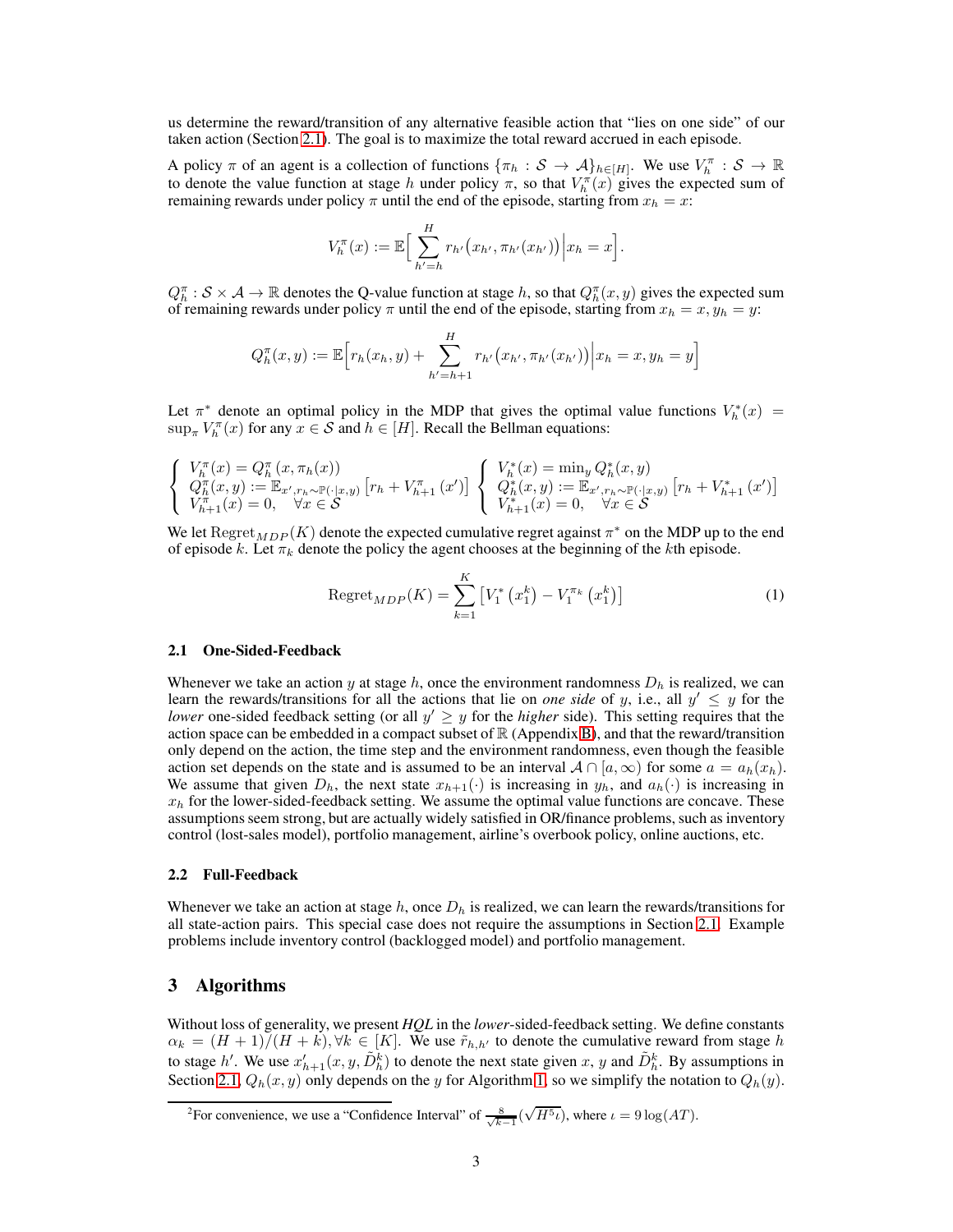#### <span id="page-3-0"></span>Algorithm 1 Elimination-Based Half-Q-learning (HQL)

Initialization:  $Q_h(y) \leftarrow H, \forall (y, h) \in \mathcal{A} \times [H]; \quad A_h^0 \leftarrow \mathcal{A}, \forall h \in [H]; \quad A_{H+1}^k \leftarrow \mathcal{A}, \forall k \in [K];$ for  $k = 1, \ldots, K$  do Initiate the list of realized environment randomness to be empty  $\mathbb{D}_k = []$ ; Receive  $x_1^k$ ; for  $h = 1, \ldots, H$  do **if** max $\{A_h^k\}$  is not feasible **then** Take action  $y_h^k \leftarrow$  closest feasible action to  $A_h^k$ ; else Take action  $y_h^k \leftarrow \max\{A_h^k\};$ Observe realized environment randomness  $\tilde{D}_h^k$ , append it to  $\mathbb{D}_k$ ; Update  $x_{h+1}^k \leftarrow x_{h+1}'(x_h^k, y_h^k, \tilde{D}_h^k);$ for  $h=H,\ldots,1$  do for  $y \in A_h^k$  do Simulate trajectory  $x'_{h+1}, \ldots, x'_{\tau_h^k(x,y)}$  as if we had chosen y at stage h using  $\mathbb{D}_k$  until we find  $\tau_h^k(x, y)$ , which is the next time we are able to choose from  $A_{\tau_h^k(x,y)}^k$ ; Update  $Q_h(y) \leftarrow (1 - \alpha_k) Q_h(y) + \alpha_k [\tilde{r}_{h, \tau_h^k(x, y)} + V_{h+1}(x_{h+1}^{\prime}(x_h^k, y_h^k, \tilde{D}_h^k))]$ ; Update  $y_h^{k*} \leftarrow \arg \max_{y \in A_h^k} Q_h(y);$ Update  $A_h^{k+1} \leftarrow \{y \in A_h^k : |Q_h(y_h^{k*}) - Q_h(y)| \leq \text{Confidence Interval}^2\};$  $A_h^{k+1} \leftarrow \{y \in A_h^k : |Q_h(y_h^{k*}) - Q_h(y)| \leq \text{Confidence Interval}^2\};$  $A_h^{k+1} \leftarrow \{y \in A_h^k : |Q_h(y_h^{k*}) - Q_h(y)| \leq \text{Confidence Interval}^2\};$ Update  $V_h(x) \leftarrow \max_{\text{feasible } y \text{ given } x} Q_h(y);$ 

**Main Idea of Algorithm [1](#page-3-0)** At any episode k, we have a "running set"  $A_h^k$  of all the actions that are possibly the best action for stage  $h$ . Whenever we take an action, we update the Q-values for all the actions in  $A_h^k$ . To maximize the utility of the lower-sided feedback, we always select the largest action in  $A_h^k$ , letting us observe the most feedback. We might be in a state where we cannot choose from  $A_h^k$ . Then we take the closest feasible action to  $A_h^k$  (the smallest feasible action in the lowersided-feedback case). By the assumptions in Section [2.1,](#page-2-0) this is with high probability the optimal action in this state, and we are always able to observe all the rewards and next states for actions in the running set. During episode  $k$ , we act in real-time and keep track of the realized environment randomness. At the end of the episode, for each  $h$ , we simulate the trajectories as if we had taken each action in  $A_h^k$ , and update the corresponding value functions, so as to shrink the running sets.

#### <span id="page-3-1"></span>Algorithm 2 Full-Q-Learning (FQL)

Initialization:  $Q_h(x, y) \leftarrow H, \forall (x, y, h) \in S \times A \times [H].$ for  $k = 1, \ldots, K$  do Receive  $x_1^k$ ; for  $h = 1, \ldots, H$  do Take action  $y_h^k \leftarrow \arg \max_{\text{feasible } y \text{ given } x_h^k} Q_h(x_h^k, y)$ ; and observe realized  $\tilde{D}_h^k$ ; for  $x \in \mathcal{S}$  do for  $y \in A$  do Update  $Q_h(x, y) \leftarrow (1 - \alpha_k) Q_h(x, y) + \alpha_k \left[ r_h(x, y, \tilde{D}_h^k) \right] + V_{h+1} (x'_{h+1}(x, y, \tilde{D}_h^k)) \right];$ Update  $V_h(x) \leftarrow \max_{\text{feasible } y \text{ given } x} Q_h(x, y);$ Update  $x_{h+1}^k \leftarrow x_{h+1}'(x_h^k, y_h^k, \tilde{D}_h^k);$ 

Algorithm [2](#page-3-1) is a simpler variant of Algorithm [1,](#page-3-0) where we effectively set the "Confidence Interval" to be always infinity and select the estimated best action instead of maximum of the running set. It can also be viewed as an adaption of [\[JAZBJ18\]](#page-9-2) to the full-feedback setting.

#### 4 Main Results

<span id="page-3-2"></span>**Theorem 1.** HQL has  $\mathcal{O}(H^3\sqrt{T_t})$  total expected regret on the episodic MDP problem in the one $s$ ided-feedback setting. FQL *has*  $O(H^2\sqrt{T}t)$  *total expected regret in the full-feedback setting.*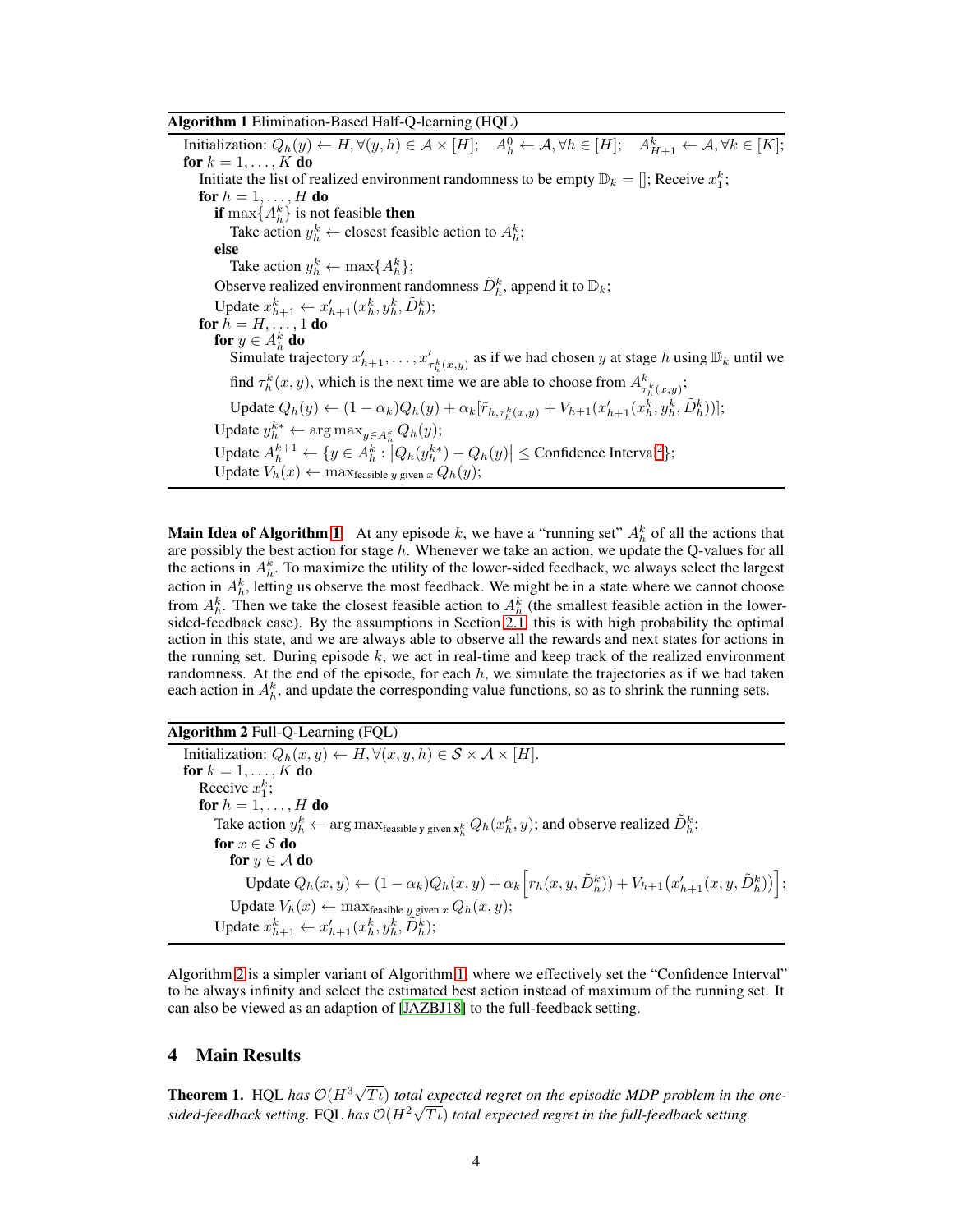<span id="page-4-3"></span>Theorem 2. *For any (randomized or deterministic) algorithm, there exists a full-feedback episodic MDP problem that has expected regret* Ω( $\sqrt{HT}$ ), even if the *Q*-values are independent of the state.

#### 5 Overview of Proof

We use  $Q_h^k$ ,  $V_h^k$  to denote the  $Q_h$ ,  $V_h$  functions at the beginning of episode  $k$ .

Recall  $\alpha_k = (H + 1)/(H + k)$ . As in [\[JAZBJ18](#page-9-2)] and [\[DRZ19\]](#page-9-3), we define weights  $\alpha_k^0 :=$  $\prod_{j=1}^{k} (1 - \alpha_j)$ , and  $\alpha_k^i := \alpha_i \prod_{j=i+1}^{k} (1 - \alpha_j)$ , and provide some useful properties in Lemma [3.](#page-4-0) Note that Property 3 is tighter than the corresponding bound in Lemma 4.1 from [\[JAZBJ18\]](#page-9-2), which we obtain by doing a more careful algebraic analysis.

**Lemma 3.** The following properties hold for  $\alpha_t^i$ :

*1.*  $\sum_{i=1}^{t} \alpha_t^i = 1$  *and*  $\alpha_t^0 = 0$  *for*  $t \geq 1$ ;  $\sum_{i=1}^{t} \alpha_t^i = 0$  *and*  $\alpha_t^0 = 1$  *for*  $t = 0$ *.* 2.  $\max_{i \in [t]} \alpha_i^i \leq \frac{2H}{t}$  and  $\sum_{i=1}^t (\alpha_i^i)^2 \leq \frac{2H}{t}$  for every  $t \geq 1$ . 3.  $\sum_{t=i}^{\infty} \alpha_t^i = 1 + \frac{1}{H}$  for every  $i \geq 1$ . 4.  $\frac{1}{\sqrt{2}}$  $\frac{1}{t} \leq \sum_{i=1}^t$  $\frac{\alpha^i_t}{\sqrt{i}} \leq \frac{1+\frac{1}{H}}{\sqrt{t}}$  for every  $t \geq 1$ .

<span id="page-4-0"></span>All missing proofs for the lemmas in this section are in Appendix [B.](#page-11-0)

**Lemma 4.** *(shortfall decomposition) For any policy*  $\pi$  *and any*  $k \in [K]$ *, the regret in episode* k *is:* 

<span id="page-4-2"></span>
$$
\left(V_1^* - V_1^{\pi_k}\right)(x_1^k) = \mathbb{E}_{\pi} \Big[ \sum_{h=1}^H \big( \max_{y \in \mathcal{A}} Q_h^* \left(x_h^k, y\right) - Q_h^* \left(x_h^k, y_h^k\right) \big) \Big]. \tag{2}
$$

Shortfall decomposition lets us calculate the regret of our policy by summing up the difference between Q-values of the action taken at each step by our policy and of the action the optimal  $\pi^*$ would have taken if it was in the same state as us. We need to then take expectation of this random sum, but we get around this by finding high-probability upper-bounds on the random sum as follows: Recall for any  $(x, h, k) \in S \times [H] \times [K]$ , and for any  $y \in A_h^k$ ,  $\tau_h^k(x, y)$  is the next time stage after h in episode k that our policy lands on a simulated next state  $x_{\tau_h^k(x,y)}^k'$  that allows us to take an action in the running set  $A^k_{\tau^k_h(x,y)}$ . The time steps in between are "skipped" in the sense that we do not perform Q-value updating or V-value updating during those time steps when we take  $y$  at time  $(h, k)$ . Over all the  $h' \in [H]$ , we only update Q-values and V-values while it is feasible to choose from the running set. E.g. if no skipping happened, then  $\tau_h^k(x, y) = h + 1$ . Therefore,  $\tau_h^k(x, y)$  is a stopping time. Using the general property of optional stopping that  $\mathbb{E}[M_{\tau}] = M_0$  for any stopping time  $\tau$  and discrete-time martingale  $M_{\tau}$ , our Bellman equation becomes

<span id="page-4-5"></span><span id="page-4-4"></span>
$$
Q_h^*(y) = \mathbb{E}_{\tilde{r}_{h,\tau_h^k}^*, x_{\tau_h^k}, \tau_h^k \sim \mathbb{P}(\cdot | x, y)} [\tilde{r}_{h,\tau_h^k}^* + V_{\tau_h^k}^*(x_{\tau_h^k}')] \tag{3}
$$

where we simplify notation  $\tau_h^k(x, y)$  to  $\tau_h^k$  when there is no confusion, and recall  $\tilde{r}_{h,h'}$  denotes the cumulative reward from stage h to h ′ . On the other hand, by simulating paths, *HQL* updates the Q functions backward  $h = H, \dots, 1$  for any  $x \in S$ ,  $y \in A_h^k$  at any stage h in any episode k as follows:

$$
Q_h^{k+1}(y) \leftarrow (1 - \alpha_k) Q_h^k(y) + \alpha_k [\tilde{r}_{\tau_h^{k+1}(x,y)}^{k+1}(x,y) + V_{\tau_h^{k+1}(x,y)}^{k+1}(x_{\tau_h^{k+1}(x,y)})] \tag{4}
$$

<span id="page-4-1"></span>Then by Equation [4](#page-4-1) and the definition of  $\alpha_k^i$ 's, we have

$$
Q_h^k(y) = \alpha_{k-1}^0 H + \sum_{i=1}^{k-1} \alpha_{k-1}^i \left[ \tilde{r}_{h,\tau_h^k(x,y)}^i + V_{\tau_h^k(x,y)}^{i+1} \left( x_{\tau_h^k(x,y)}^i \right) \right]. \tag{5}
$$

which naturally gives us Lemma [5.](#page-5-0) For simpler notation, we use  $\tau_h^i = \tau_h^i(x, y)$ .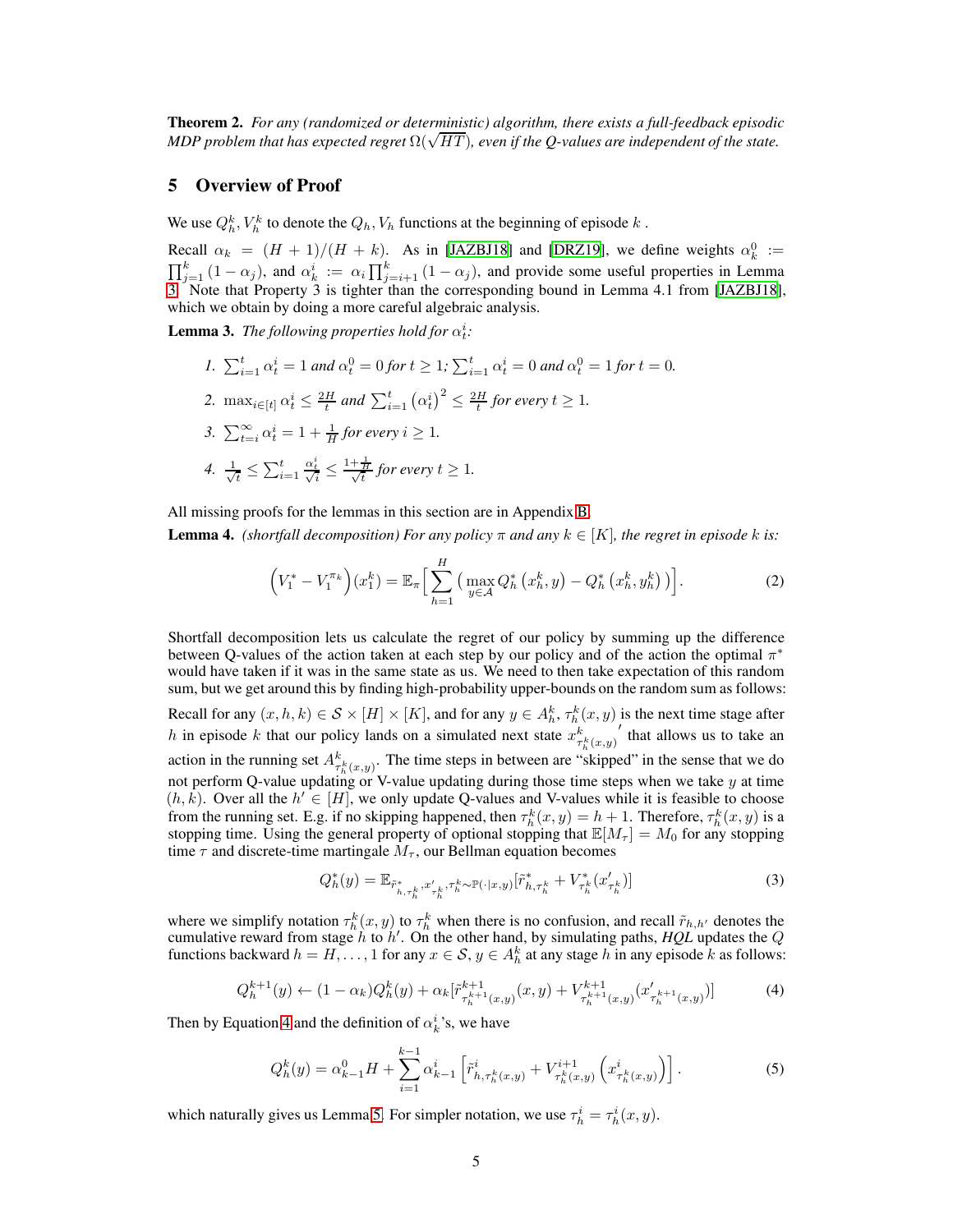<span id="page-5-0"></span>**Lemma 5.** *For any*  $(x, h, k) \in S \times [H] \times [K]$ , and for any  $y \in A_h^k$ , we have

$$
\begin{split} \left(Q_h^k - Q_h^*\right)(y) =& \alpha_{k-1}^0 \left( H - Q_h^{\star}(y) \right) + \sum_{i=1}^{k-1} \alpha_{k-1}^i \Big[ \left( V_{\tau_h^i}^{i+1} - V_{\tau_h^i}^* \right) (x_{\tau_h^i}^i) + \tilde{r}_{h,\tau_h^i}^i \\ &- \tilde{r}_{h,\tau_h^i}^* + \left( V_{\tau_h^i(x,y)}^*(x_{\tau_h^i}^i) + \tilde{r}_{h,\tau_h^i}^* - \mathbb{E}_{\tilde{r}^*,x',\tau_h^i \sim \mathbb{P}(\cdot|x,y)} \big[ \tilde{r}_{h,\tau_h^i}^* + V_{\tau_h^i}^*(x_{\tau_h^i}^*) \big] \right) \Big]. \end{split}
$$

<span id="page-5-1"></span>Then we can bound the difference between our Q-value estimates and the optimal Q-values: **Lemma 6.** *For any*  $(x, h, k) \in S \times [H] \times [K]$ *, and any*  $y \in A_h^k$ *, let*  $\iota = 9 \log(AT)$ *, we have:* 

$$
\left| \left( Q_h^k - Q_h^* \right) (y) \right| \leq \alpha_{k-1}^0 H + \sum_{i=1}^{k-1} \alpha_{k-1}^i \left| \left( V_{\tau_h^i}^{i+1} - V_{\tau_h^i}^* \right) \left( x_{\tau_h^i}^i \right) + \tilde{r}_{h,\tau_h^i}^i - \tilde{r}_{h,\tau_h^i}^* \right| + c \sqrt{\frac{H^3 \iota}{k-1}}
$$

with probability at least  $1 - 1/(AT)^8$ , and we can choose  $c = 2\sqrt{2}$ .

Now we define  $\{\delta_h\}_{h=1}^{H+1}$  to be a list of values that satisfy the recursive relationship

$$
\delta_h = H + (1 + 1/H)\delta_{h+1} + c\sqrt{H^3\iota}
$$
, for any  $h \in [H]$ ,

<span id="page-5-2"></span>where c is the same constant as in Lemma [6,](#page-5-1) and  $\delta_{H+1} = 0$ . Now by Lemma 6, we get: **Lemma 7.** *For any*  $(h, k) \in [H] \times [K]$ ,  $\{\delta_h\}_{h=1}^H$  *is a sequence of values that satisfy* 

$$
\max_{y \in A_h^k} \left| (Q_h^k - Q_h^*)(y) \right| \le \delta_h/\sqrt{k-1} \qquad \text{with probability at least } 1 - 1/(AT)^5.
$$

<span id="page-5-5"></span>Lemma [7](#page-5-2) helps the following three lemmas show the validity of the running sets  $A_h^k$ 's: **Lemma 8.** For any  $h \in [H], k \in [K]$ , the optimal action  $y_h^*$  is in the running set  $A_h^k$  with probability  $at$  *least*  $1 - 1/(AT)^5$ .

<span id="page-5-4"></span>**Lemma 9.** Anytime we can play in  $A_h^k$ , the optimal Q-value of our action is within  $3\delta_h/\sqrt{k-1}$  of *the optimal Q-value of the optimal policy's action, with probability at least*  $1 - 2/(AT)^5$ .

<span id="page-5-3"></span>**Lemma 10.** Anytime we cannot play in  $A_k^k$ , our action that is the feasible action closest to the *running set is the optimal action for the state*  $x$  *with probability at least*  $1 - 1/(AT)^5$ .

Naturally, we want to partition the stages  $h = 1, ..., H$  in each episode k into two sets,  $\Gamma_A^k$  and  $\Gamma_B^k$ , where  $\Gamma_A^k$  contains all the stages h where we are able to choose from the running set, and  $\Gamma_B^k$  contains all the stages h where we are unable to choose from the running set. So  $\Gamma_B^k \sqcup \Gamma_A^k = [H], \forall k \in [K]$ .

Now we can prove Theorem [1.](#page-3-2) By Lemma [4](#page-4-2) we have that

$$
V_{h}^{*} - V_{h}^{\pi_{k}} = \mathbb{E}\Big[\sum_{h=1}^{H} \left( \max_{y \in A} Q_{h}^{*}(y) - Q_{h}^{*}(y_{h}^{k}) \right) \Big] \leq \mathbb{E}\Big[\sum_{h=1}^{H} \max_{y \in A} \left( Q_{h}^{*}(y) - Q_{h}^{*}(y_{h}^{k}) \right) \Big] \leq \mathbb{E}\Big[\sum_{h \in \Gamma_{A}^{k}} \max_{y \in A} \left( Q_{h}^{*}(y) - Q_{h}^{*}(y_{h}^{k}) \right) \Big] + \mathbb{E}\Big[\sum_{h \in \Gamma_{B}^{k}} \max_{y \in A} \left( Q_{h}^{*}(y) - Q_{h}^{*}(y_{h}^{k}) \right) \Big].
$$

By Lemma [10,](#page-5-3) the second term is upper bounded by

$$
0 \cdot (1 - \frac{1}{A^5 T^5}) + \sum_{h \in \Gamma_B^k} H \cdot \frac{1}{A^5 T^5} \le \sum_{h \in \Gamma_B^k} H \cdot \frac{1}{A^5 T^5}.
$$
 (6)

.

By Lemma [7,](#page-5-2) the first term is upper-bounded by

$$
\mathbb{E}\bigg[\sum_{h\in\Gamma_{A}^{k}}\mathcal{O}\Big(\frac{\delta_{h}}{\sqrt{k-1}}\Big)\bigg]\mathbb{P}\Big(\max_{y\in A_{h}^{k}}\Big(Q_{h}^{*}\left(y\right)-Q_{h}^{*}\left(y_{h}^{k}\right)\Big)\leq\frac{\delta_{h}}{\sqrt{k-1}}\Big) \n+\sum_{h\in\Gamma_{A}^{k}}H\cdot\mathbb{P}\Big(\max_{y\in A_{h}^{k}}\Big(Q_{h}^{*}\left(y\right)-Q_{h}^{*}\left(y_{h}^{k}\right)\Big)>\frac{\delta_{h}}{\sqrt{k-1}}\Big)\leq\mathcal{O}\Big(\sum_{\sum_{h\in\Gamma_{A}^{k}}}\frac{\delta_{h}}{\sqrt{k-1}}\Big)+\mathcal{O}\Big(\sum_{\sum_{h\in\Gamma_{A}^{k}}}\frac{H}{A^{5}T^{5}}\Big)
$$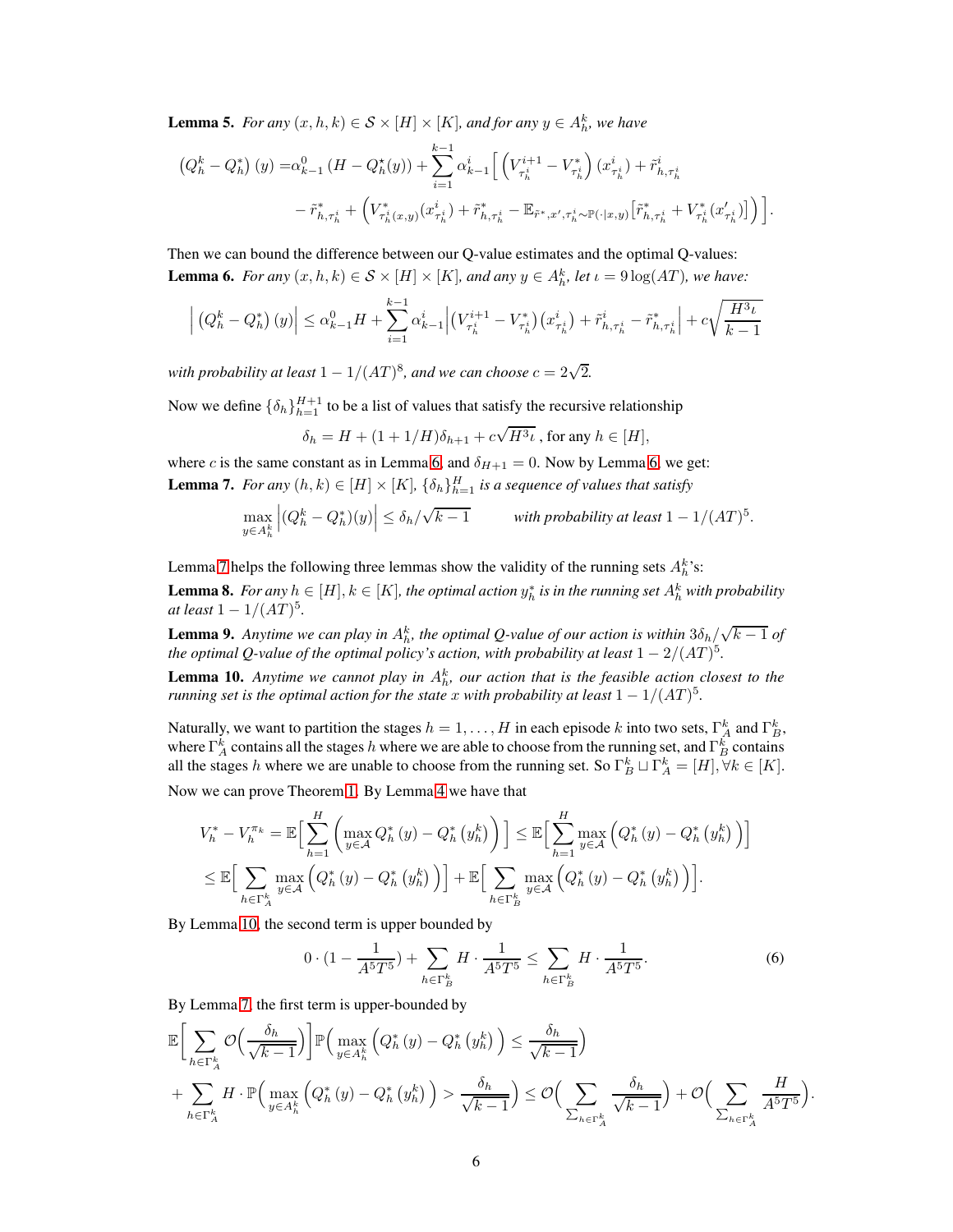Then the expected cumulative regret between *HQL* and the optimal policy is:

Regret<sub>MDP</sub>(K) = 
$$
\sum_{k=1}^{K} (V_1^* - V_1^{\pi_k}) (x_1^k) = (V_1^* - V_1^{\pi_1}) (x_1^1) + \sum_{k=2}^{K} (V_1^* - V_1^{\pi_k}) (x_1^k)
$$
  
\n $\leq H + \sum_{k=2}^{K} \left( \sum_{h \in \Gamma_B^k} \frac{H}{A^5 T^5} + \sum_{\sum_{h \in \Gamma_A^k}} \frac{\delta_h}{\sqrt{k-1}} + \sum_{\sum_{h \in \Gamma_A^k}} \frac{H}{A^5 T^5} \right) \leq \sum_{k=2}^{K} \frac{\mathcal{O}(\sqrt{H^7 \iota})}{\sqrt{k-1}} \leq \mathcal{O}(H^3 \sqrt{T \iota}).$ 

#### 5.1 Proofs for *FQL*

Our proof for *HQL* can be conveniently adapted to recover the same regret bound for *FQL* in the full-feedback setting. We need a variant of Lemma [9:](#page-5-4) whenever we take the estimated best feasible action in *FQL*, the optimal Q-value of our action is within  $\frac{3\delta_h}{\sqrt{h}}$  $\frac{\delta \delta_h}{k-1}$  of the optimal Q-value of the optimal action, with probability at least  $1 - 2/(AT)^5$ . Then using Lemmas [4](#page-4-2)[,5](#page-5-0)[,6](#page-5-1) and [8](#page-5-5) where all the  $Q_h^k(y)$  are replaced by  $Q_h^k(x, y)$ , the rest of the proof follows without needing the assumptions for the one-sided-feedback setting.

For the tighter  $\mathcal{O}(H^2\sqrt{T_t})$  regret bound for *FQL* in Theorem [1,](#page-3-2) we adopt similar notations and proof in [\[JAZBJ18](#page-9-2)] (but adapted to the full-feedback setting) to facilitate quick comprehension for readers who are familiar with [\[JAZBJ18](#page-9-2)]. The idea is to use  $(V_1^k - V_1^{\pi_k}) (x_h^k)$  as a high probability upperbound on  $(V_1^* - V_1^{\pi_k}) (x_1^k)$ , and then upper-bound it using martingale properties and recursion. Because *FQL* leverages the full feedback, it shrinks the concentration bounds much faster than existing algorithms, resulting in a significantly lower regret bound. See Appendix [E.](#page-15-0)

## <span id="page-6-0"></span>6 Example Applications: Inventory Control and More

#### 6.1 Inventory Control

Inventory control is one of the most fundamental problems in supply chain optimization. It is known that base-stock policies (aka. order-up-to policies) are optimal for the classical models we are concerned with ([\[Zip00\]](#page-10-1), [\[SLCB14\]](#page-9-11)). Therefore, we let the actions for the episodic MDP be the amounts to order inventory up to. At the beginning of each step h, the retailer sees the inventory  $x_h \in \mathbb{R}$  and places an order to raise the inventory level up to  $y_h \geq x_h$ . Without loss of generality, we assume the purchasing cost is 0 (Appendix [C\)](#page-14-0). Replenishment of  $y_h - x_h$  units arrive instantly. Then an independently distributed random demand  $D_h$  from unknown distribution  $F_h$  is realized. We use the replenished inventory  $y_h$  to satisfy demand  $D_h$ . At the end of stage h, if demand  $D_h$  is less than the inventory, what remains becomes the starting inventory for the next time period  $x_{h+1} = (y_h - D_h)^+$ , and we pay a holding cost  $o_h$  for each unit of left-over inventory.

**Backlogged model:** if demand  $D<sub>h</sub>$  exceeds the inventory, the additional demand is backlogged, so the starting inventory for the next period is  $x_{h+1} = y_h - D_h < 0$ . We pay a backlogging cost  $b_h > 0$ for each unit of the extra demand. The reward for period  $h$  is the negative cost:

$$
r_h(x_h, y_h) = -(c_h(y_h - x_h) + o_h(y_h - D_h)^+ + b_h(D_h - y_h)^+).
$$

This model has full feedback because once the environment randomness–the demand is realized, we can deduce what the reward and leftover inventory would be for all possible state-action pairs.

Lost-sales model: is considered more difficult. When the demand exceeds the inventory, the extra demand is lost and unobserved instead of backlogged. We pay a penalty of  $p_h > 0$  for each unit of lost demand, so the starting inventory for next time period is  $x_{h+1} = 0$ . The reward for period h is:

$$
r_h(x_h, y_h) = -(c_h(y_h - x_h) + o_h(y_h - D_h)^+ + p_h(D_h - y_h)^+).
$$

Note that we cannot observe the realized reward because the extra demand  $(D_h - y_h)^+$  is unobserved for the lost-sales model. However, we can use a pseudo-reward  $r_h(x_h, y_h) = -\left(\partial_h(y_h - \partial_x\right)g_h(y_h - \partial_x\partial_x\right)$  $(D_h)^+ - p_h \min(y_h, D_h)$  that will leave the regret of any policy against the optimal policy unchanged ([\[AJ19](#page-9-12)], [\[YLS19\]](#page-9-13)). This pseudo-reward can be observed because we can always observe  $\min(y_h, D_h)$ . Then this model has (lower) one-sided feedback because once the environment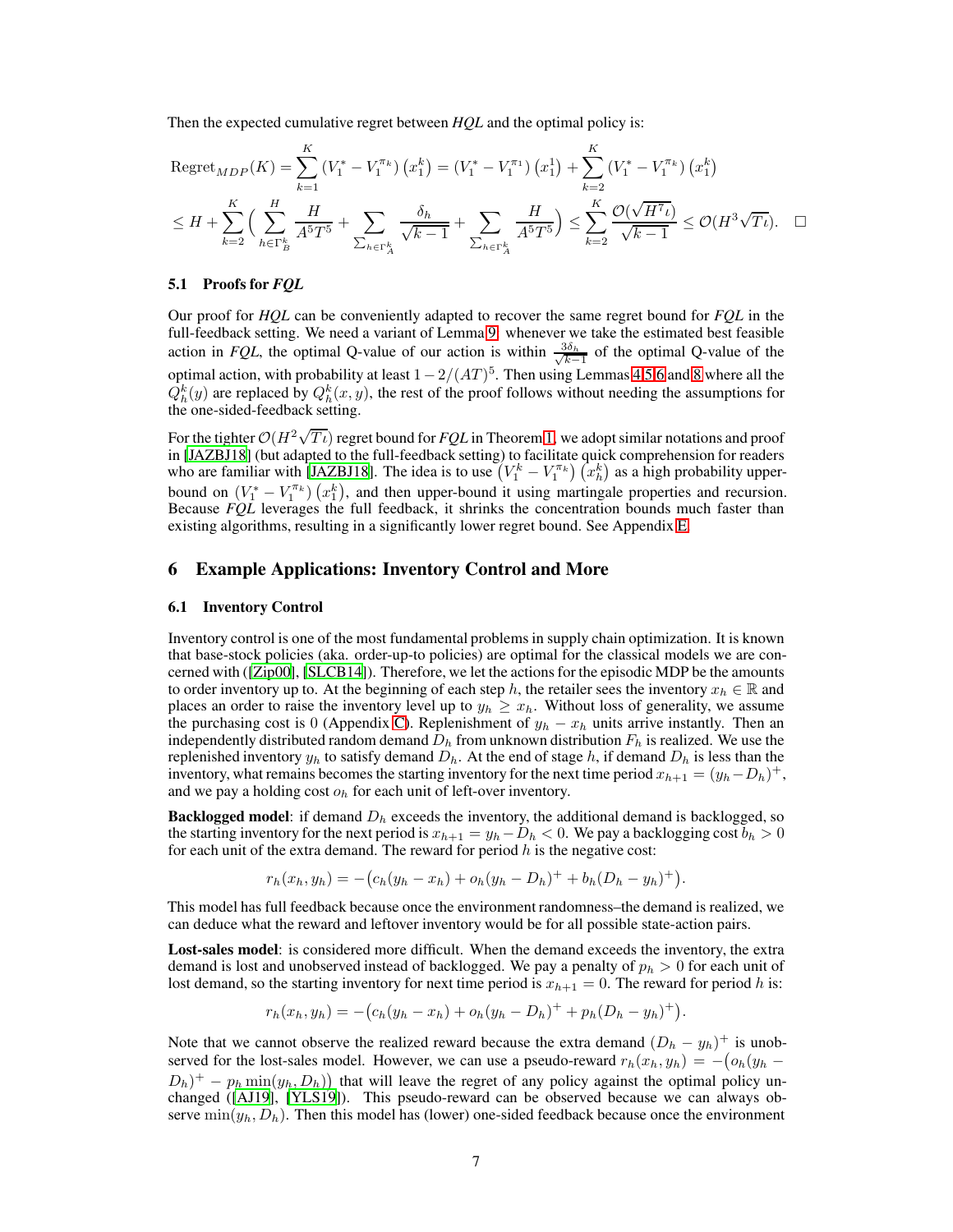randomness–the demand is realized, we can deduce what the reward and leftover inventory would be for all possible state-action pairs where the action (order-up-to level) is lower than our chosen action, as we can also observe  $\min(y'_h, D_h)$  for all  $y'_h \leq y_h$ .

Past literature typically studies under the assumption that the demands along the horizon are i.i.d. ([\[AJ19](#page-9-12)], [\[ZCS18\]](#page-10-2)). Unprecedentedly, our algorithms solve optimally the episodic version of the problem where the demand distributions are arbitrary within each episode.

**Our result** : it is easy to see that for both backlogged and lost-sales models, the reward only depends on the action, the time step and the realized demand, not on the state–the starting inventory. However, the feasibility of an action depends on the state, because we can only order up to a quantity no lower than the starting inventory. The feasible action set at any time is  $\mathcal{A} \cap [x_h, \infty)$ . The next state  $x_{h+1}(\cdot)$  and  $a_h(\cdot)$  are monotonely non-decreasing, and the optimal value functions are concave.

Since inventory control literature typically considers a continuous action space  $[0, M]$  for some  $M \in \mathbb{R}^+$ , we discretize  $[0, M]$  with step-size  $\frac{M}{T^2}$ , so  $A = |\mathcal{A}| = T^2$ . Discretization incurs additional regret  $\text{Regret}_{gap} = \mathcal{O}(\frac{M}{T^2} \cdot HT) = o(1)$  by Lipschitzness of the reward function. For the lost-sales model,  $HQL$  gives  $O(H^3 \sqrt{T \log T})$  regret. For the backlogged model,  $FQL$  gives  $O(H^2 \sqrt{T \log T})$ regret, and *HQL* gives  $\mathcal{O}(H^3 \sqrt{T \log T})$  regret. See details in Appendix [C.](#page-14-0)

Comparison with existing Q-learning algorithms : If we discretize the state-action space optimally for [\[JAZBJ18\]](#page-9-2) and for [\[DRZ19](#page-9-3)], then applying [\[JAZBJ18\]](#page-9-2) to the backlogged model gives a regret bound of  $\mathcal{O}(T^{3/4}\sqrt{\log T})$ . Applying [\[DRZ19\]](#page-9-3) to the backlogged inventory model with optimized aggregation gives us  $\mathcal{O}(T^{2/3}\sqrt{\log T})$ . See details in Appendix [D.](#page-15-1)

#### 6.2 Other Example Applications

Online Second-Price Auctions : the auctioneer needs to decide the reserve price for the same item at each round ([\[ZC19](#page-10-0)]). Each bidder draws a value from its unknown distribution and only submits the bid if the value is no lower than the reserve price. The auctioneer observes the bids, gives the item to the highest bidder if any, and collects the second highest bid price (including the reserve price) as profits. In the episodic version, the bidders' distributions can vary with time in an episode, and the horizon consists of  $K$  episodes. This is a (higher) one-sided-feedback problem that can be solved efficiently by *HQL* because once the bids are submitted, the auctioneer can deduce what bids it would have received for any reserve price higher than the announced reserve price.

Airline Overbook Policy : is to decide how many customers the airline allows to overbook a flight ([\[Cha98\]](#page-9-14)). This problem has lower-sided feedback because once the overbook limit is reached, extra customers are unobserved, similar to the lost-sales inventory control problem.

Portfolio Management is allocation of a fixed sum of cash on a variety of financial instruments ([\[Mar52\]](#page-9-15)). In the episodic version, the return distributions are episodic. On each day, the manager collects the increase in the portfolio value as the reward, and gets penalized for the decrease. This is a full-feedback problem, because once the returns of all instruments become realized for that day, the manager can deduce what his reward would have been for all feasible portfolios.

## <span id="page-7-0"></span>7 Numerical Experiments

We compare *FQL* and *HQL* on the backlogged episodic inventory control problem against 3 benchmarks: the optimal policy (*OPT*) that knows the demand distributions beforehand and minimizes the cost in expectation, *QL-UCB* from [\[JAZBJ18\]](#page-9-2), and *Aggregated QL* from [\[DRZ19\]](#page-9-3).

For *Aggregated QL* and *QL-UCB*, we optimize by taking the Q-values to be only dependent on the action, thus reducing the state-action pair space. *Aggregated QL* requires a good aggregation of the state-action pairs to be known beforehand, which is usually unavailable for online problems. We aggregate the state and actions to be multiples of 1 for [\[DRZ19\]](#page-9-3) in Table [2.](#page-8-1) We do not fine-tune the confidence interval in *HQL*, but use a general formula  $\sqrt{\frac{H \log(HKA)}{k}}$  $\frac{HKA}{k}$  for all settings. We do not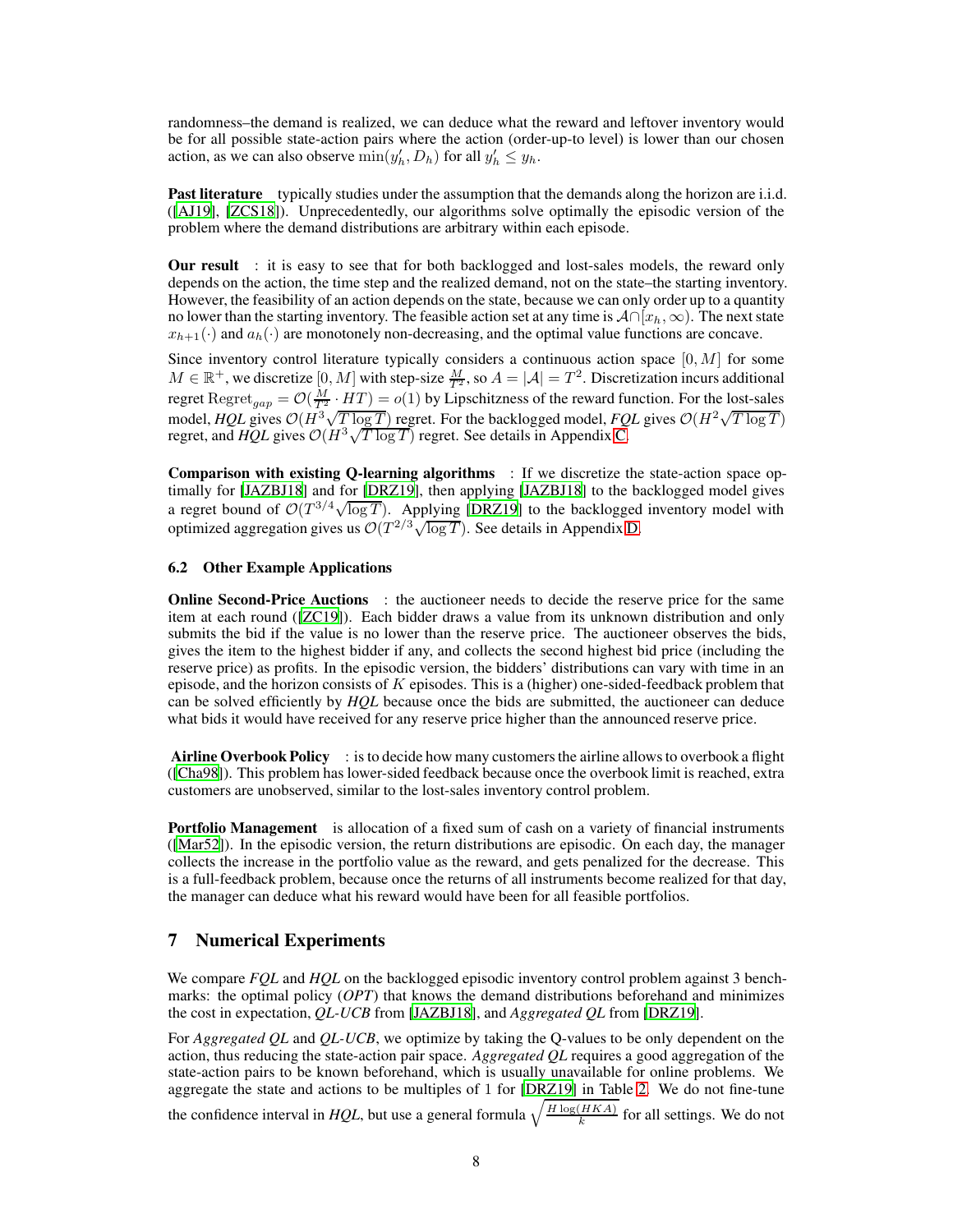fine-tune the UCB-bonus in *QL-UCB* either. Below is a summary list for the experiment settings. Each experimental point is run 300 times for statistical significance.

| <b>Episode length:</b> $H = 1, 3, 5$ .                                                                         | <b>Holding cost:</b> $o_h = 2$ .      |
|----------------------------------------------------------------------------------------------------------------|---------------------------------------|
| <b>Number of episodes:</b> $K = 100, 500, 2000$ .                                                              | <b>Backlogging cost:</b> $b_h = 10$ . |
| <b>Demands:</b> $Q_2 \sim \frac{(10-h)}{2} + U[0,1]$<br>lative costs for backlogged episodie inventory control |                                       |
|                                                                                                                |                                       |

<span id="page-8-1"></span>

|   |      | <i>OPT</i> |           | <i>FOL</i>  |           | HQL          |           | Aggregated QL |           | $QL-UCB$ |           |
|---|------|------------|-----------|-------------|-----------|--------------|-----------|---------------|-----------|----------|-----------|
| H | K    | mean       | <b>SD</b> | mean        | <b>SD</b> | mean         | <b>SD</b> | mean          | <b>SD</b> | mean     | <b>SD</b> |
|   | 100  | 88.2       | 4.1       | 103.4       | 6.6       | 125.9        | 19.2      | 406.6         | 16.1      | 3048.7   | 45.0      |
|   | 500  | 437.2      | 4.4       | 453.1       | 6.6       | 528.9        | 44.1      | 1088.0        | 62.2      | 4126.3   | 43.7      |
|   | 2000 | 1688.9     | 2.8       | 1709.5 5.8  |           | 1929.2       | 89.1      | 2789.1        | 88.3      | 7289.5   | 57.4      |
|   | 100  | 257.4      | 3.2       | 313.1       | 7.6       | 435.1        | 17.6      | 867.9         | 29.2      | 7611.1   | 46.7      |
| 3 | 500  | 1274.6 6.1 |           | 1336.3 10.5 |           | 1660.2       | 48.7      | 2309.1        | 129.8     | 10984.0  | 73.0      |
|   | 2000 | 4965.6 8.3 |           | 5048.2 13.3 |           | 5700.6 129.1 |           | 7793.5        | 415.6     | 22914.7  | 131.1     |
|   | 100  | 421.2      | 3.3       | 528.0       | 10.4      | 752.6        | 32.9      | 1766.8        | 83.8      | 11238.4  | 140.0     |
| 5 | 500  | 2079.0     | 8.2       | 2204.0      | 13.1      | 2735.1       | 114.1     | 4317.5        | 95.8      | 15458.1  | 231.8     |
|   | 2000 | 8285.7     | 8.3       | 8444.7      | 16.4      | 9514.4       | 364.2     | 13373.0       | 189.2     | 40347.0  | 274.6     |

Table [2](#page-8-1) shows that both *FQL* and *HQL* perform promisingly, with significant advantage over the other two algorithms. *FQL* stays consistently very close to the clairvoyant optimal, while *HQL* catches up rather quickly using only one-sided feedback. See more experiments in Appendix [F.](#page-18-0)

## <span id="page-8-0"></span>8 Conclusion

We propose a new Q-learning based framework for reinforcement learning problems with richer feedback. Our algorithms have only logarithmic dependence on the state-action space size, and hence are barely hampered by even infinitely large state-action sets. This gives us not only efficiency, but also more flexibility in formulating the MDP to solve a problem. Consequently, we obtain the first  $O(\sqrt{T})$  regret algorithms for episodic inventory control problems. We consider this work to be a proof-of-concept showing the potential for adapting reinforcement learning techniques to problems with a broader range of structures.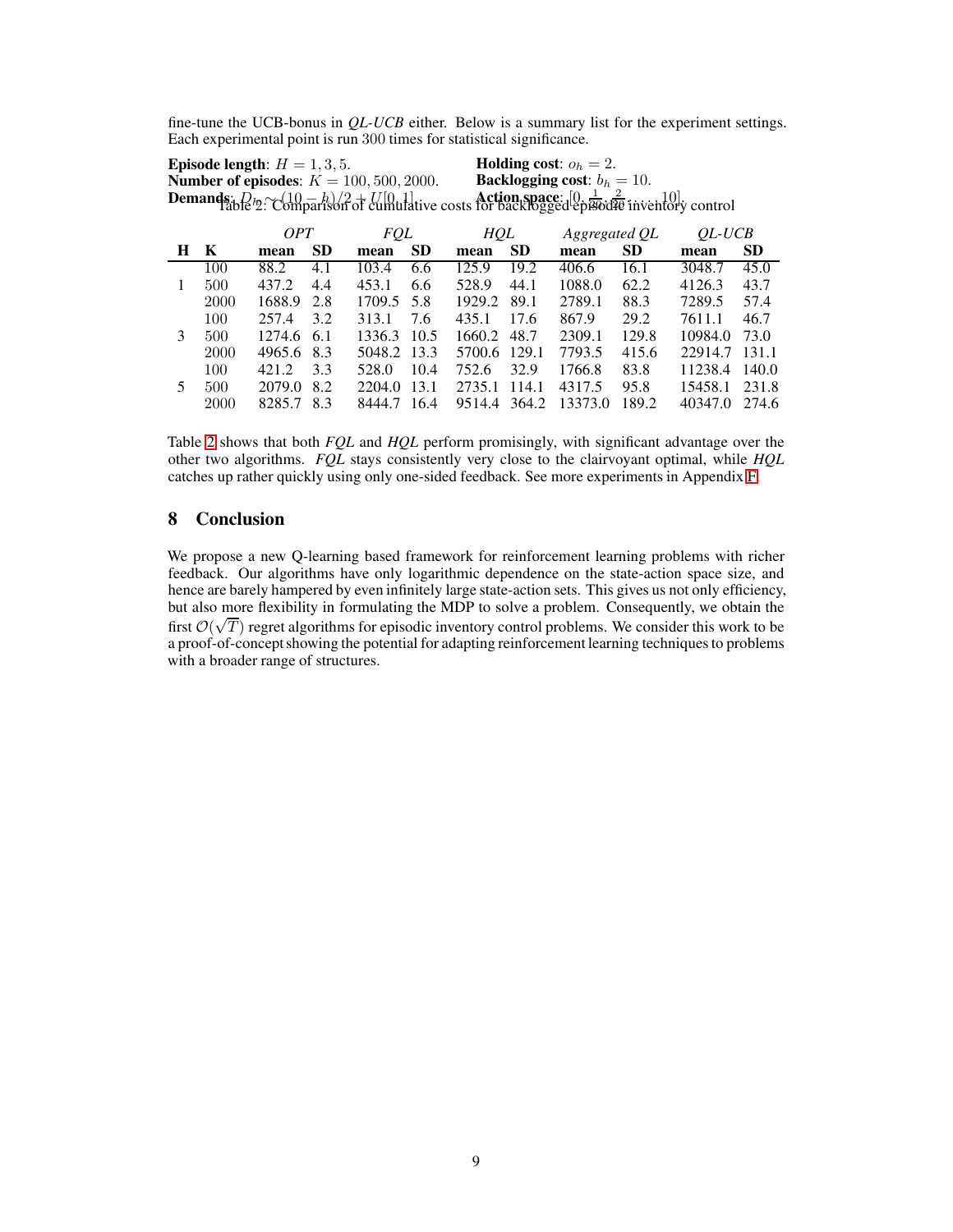## References

- <span id="page-9-12"></span>[AJ19] Shipra Agrawal and Randy Jia. Learning in structured mdps with convex cost functions: Improved regret bounds for inventory management. *arXiv preprint arXiv:1905.04337*, 2019.
- <span id="page-9-14"></span>[Cha98] Richard E. Chatwin. Multiperiod airline overbooking with a single fare class. *Operations Research*, 46(6):805–819, 1998.
- <span id="page-9-6"></span>[CLPL20] Maxime C. Cohen, Ilan Lobel, and Renato Paes Leme. Feature-based dynamic pricing. *Management Science*, 0(0):null, 2020.
- <span id="page-9-3"></span>[DRZ19] Shi Dong, Benjamin Van Roy, and Zhengyuan Zhou. Provably efficient reinforcement learning with aggregated states, 2019.
- <span id="page-9-8"></span><span id="page-9-5"></span>[EDMM02] Eyal Even-Dar, Shie Mannor, and Yishay Mansour. Pac bounds for multi-armed bandit and markov decision processes. In *Proceedings of the 15th Annual Conference on Computational Learning Theory*, COLT '02, page 255–270, Berlin, Heidelberg, 2002. Springer-Verlag.
	- [FPS18] Zhe Feng, Chara Podimata, and Vasilis Syrgkanis. Learning to bid without knowing your value. In *Proceedings of the 2018 ACM Conference on Economics and Computation*, EC '18, page 505–522, New York, NY, USA, 2018. Association for Computing Machinery.
- <span id="page-9-2"></span><span id="page-9-1"></span>[JAZBJ18] Chi Jin, Zeyuan Allen-Zhu, Sebastien Bubeck, and Michael I Jordan. Is q-learning provably efficient? In *Advances in Neural Information Processing Systems*, pages 4863–4873, 2018.
	- [JJS93] Tommi Jaakkola, Michael I. Jordan, and Satinder P. Singh. Convergence of stochastic iterative dynamic programming algorithms. In *Proceedings of the 6th International Conference on Neural Information Processing Systems*, NIPS'93, page 703–710, San Francisco, CA, USA, 1993. Morgan Kaufmann Publishers Inc.
	- [LLV16] Ilan Lobel, Renato Paes Leme, and Adrian Vladu. Multidimensional binary search for contextual decision-making. *CoRR*, abs/1611.00829, 2016.
- <span id="page-9-9"></span><span id="page-9-7"></span>[LSSS19] Thodoris Lykouris, Max Simchowitz, Aleksandrs Slivkins, and Wen Sun. Corruption robust exploration in episodic reinforcement learning, 11 2019.
- <span id="page-9-15"></span>[Mar52] Harry Markowitz. Portfolio selection\*. *The Journal of Finance*, 7(1):77–91, 1952.
- <span id="page-9-10"></span>[SBY19] Sean Sinclair, Siddhartha Banerjee, and Christina Yu. Adaptive discretization for episodic reinforcement learning in metric spaces. *Proceedings of the ACM on Measurement and Analysis of Computing Systems*, 3:1–44, 12 2019.
- <span id="page-9-16"></span><span id="page-9-11"></span>[SLCB14] David Simchi-Levi, Xin Chen, and Julien Bramel. The logic of logistics. theory, algorithms, and applications for logistics and supply chain management. 2nd ed. 2014.
	- [Sli19] Aleksandrs Slivkins. Introduction to multi-armed bandits. *arXiv preprint arXiv:1904.07272*, 2019.
- <span id="page-9-13"></span><span id="page-9-4"></span><span id="page-9-0"></span>[SWW+18] Aaron Sidford, Mengdi Wang, Xian Wu, Lin F. Yang, and Yinyu Ye. Near-optimal time and sample complexities for solving markov decision processes with a generative model. In *Proceedings of the 32nd International Conference on Neural Information Processing Systems*, NIPS'18, page 5192–5202, Red Hook, NY, USA, 2018. Curran Associates Inc.
	- [WD92] Christopher Watkins and Peter Dayan. Technical note: Q-learning. *Machine Learning*, 8:279–292, 05 1992.
	- [WPR16] J. Weed, Vianney Perchet, and P. Rigollet. learning in repeated auctions. 2016.
	- [YLS19] Hao Yuan, Qi Luo, and Cong Shi. Marrying stochastic gradient descent with bandits: Learning algorithms for inventory systems with fixed costs. *Available at SSRN*, 2019.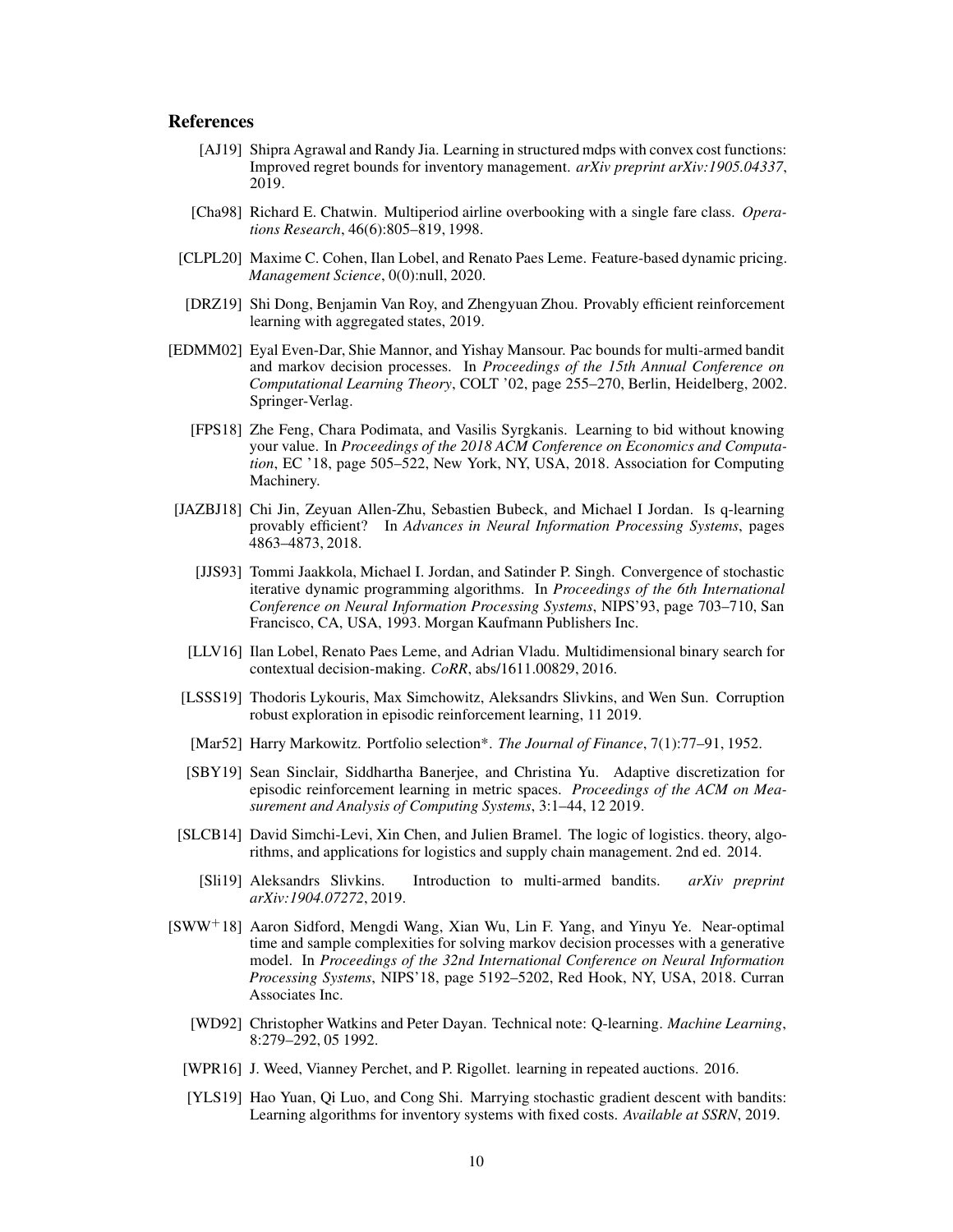- <span id="page-10-0"></span>[ZC19] Haoyu Zhao and Wei Chen. Stochastic one-sided full-information bandit. *CoRR*, abs/1906.08656, 2019.
- <span id="page-10-2"></span>[ZCS18] Huanan Zhang, Xiuli Chao, and Cong Shi. Closing the gap: A learning algorithm for the lost-sales inventory system with lead times. *Available at SSRN 2922820*, 2018.
- <span id="page-10-1"></span>[Zip00] P. Zipkin. *Foundations of Inventory Management*. McGraw-Hill Companies,Incorporated, 2000.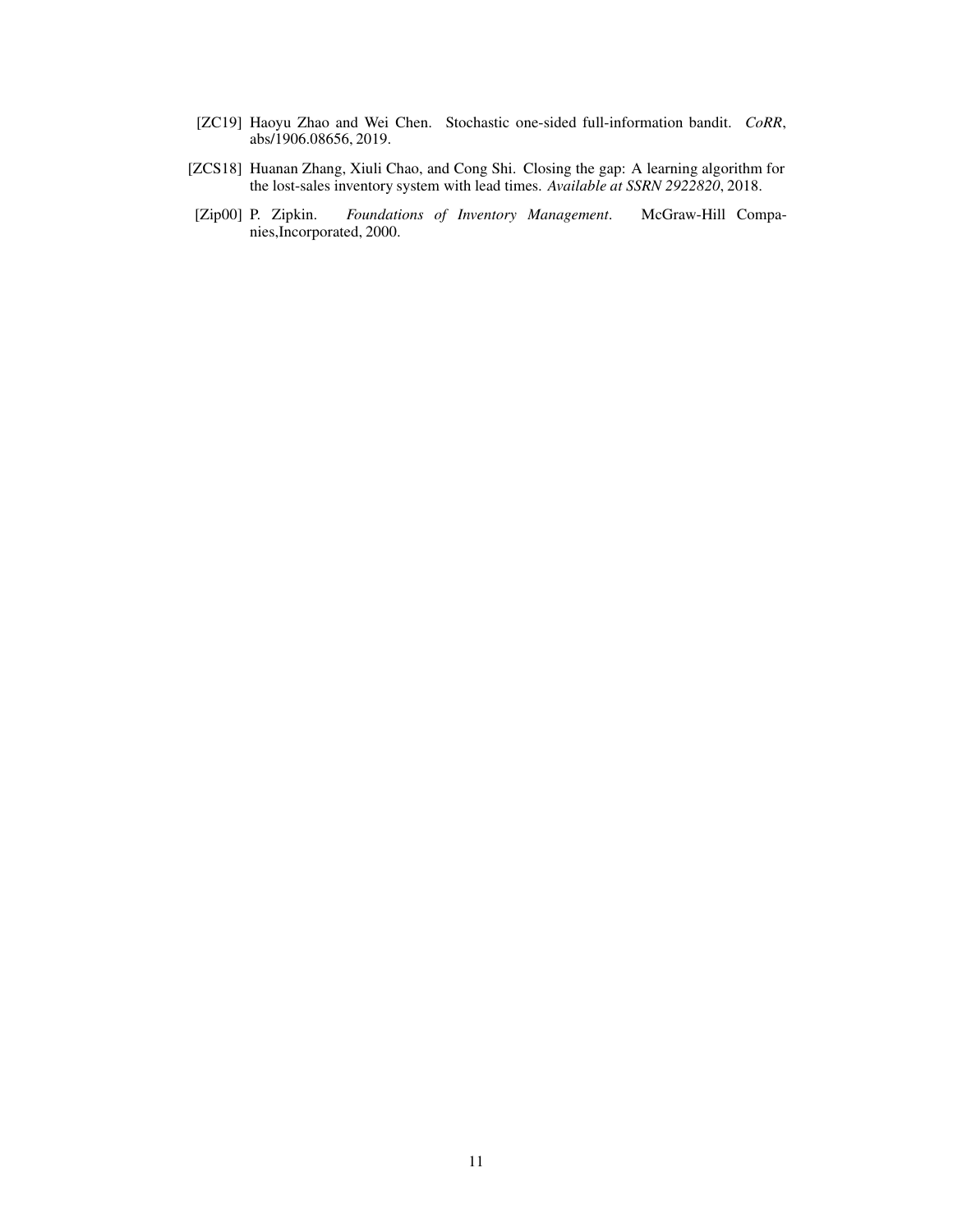## Appendices

## A Proof for Lower Bounds (Theorem [2\)](#page-4-3)

We construct here an easy instance of the episodic inventory control problem (as in Section [6\)](#page-6-0), for which the regret of any algorithm must be at least  $\Omega(\sqrt{HT})$ .

*Proof.* Suppose for any time h in an episode, the demand distribution is  $h+100$  units w.p.  $0.5+\frac{1}{\sqrt{3}}$  $\frac{1}{K}$ , and  $h + 200$  units w.p.  $0.5 - \frac{1}{\sqrt{1}}$  $\frac{1}{K}$ . Note that this is not a constant gap, because  $K = \Theta(T)$ . Suppose the unit costs for holding, backlogging, and lost-sales penalty are all the same. We generously allow the algorithm to have the correct prior that the best base stock level is one of these two actions, and the other actions are worse than these two actions. Then for each time step  $h$ , our problem of estimating the Q-values degenerates to the stochastic full-feedback online bandit problem.

It is a well-known result that in this case, each stage  $h$  will incur at least a  $\Omega(\sqrt{K})$  regret across the  $K$ episodes. In particularly, at any time step of any episode, the probability of any algorithm choosing the wrong action is lower-bounded by  $\frac{1}{12}$ : see Corollary 2.10 in [\[Sli19](#page-9-16)]. Then at each time step, the algorithm incur a  $\Omega(\frac{1}{12\sqrt{K}})$  expected regret. This regret at stage h across the K episodes sum up to  $\Omega(\sqrt{K})$  expected regret. Since there are H time steps with demand independent from each other, we have that the regret of this example is lower bounded by  $\Omega(H\sqrt{K}) = \Omega(\sqrt{HT})$  regret. Note that even though we assume the algorithm receives full information feedback at each time step, Corollary 2.10 in [\[Sli19\]](#page-9-16) still applies by scaling the time horizon by a factor of 2, which does not affect the regret bound. Then we put back the  $\Theta(M \cdot \max(|o_h|, |b_h|))$  factor (or  $\Theta(M \cdot \max(|o_h|, |p_h|))$ ) factor) because in the Preliminaries we scaled the unit costs down by  $\Theta(M)$  to have the reward for each time period bounded by 1. П

## <span id="page-11-0"></span>B Missing Proofs for *HQL*

*Proof.* (Lemma [3\)](#page-4-0) We prove number (4) by induction. For the base case  $t = 1$ , we have  $\sum_{i=1}^{t}$  $\frac{\alpha^i_t}{\sqrt{i}} =$  $\alpha_1^1 = 1$  so the statement holds. For  $t \ge 2$ , by the relationship  $\alpha_t^i = (1 - \alpha_t)\alpha_{t-1}^i$  for  $i = 1, \ldots, t-1$ we have

$$
\sum_{i=1}^{t} \frac{\alpha_t^i}{\sqrt{i}} = \frac{\alpha_t}{\sqrt{t}} + (1 - \alpha_t) \sum_{i=1}^{t-1} \frac{\alpha_{t-1}^i}{\sqrt{i}} \tag{7}
$$

Assuming the inductive hypothesis holds, on the one hand,

$$
\frac{\alpha_t}{\sqrt{t}} + (1 - \alpha_t) \sum_{i=1}^{t-1} \frac{\alpha_{t-1}^i}{\sqrt{i}} \ge \frac{\alpha_t}{\sqrt{t}} + \frac{1 - \alpha_t}{\sqrt{t - 1}} \ge \frac{\alpha_t}{\sqrt{t}} + \frac{1 - \alpha_t}{\sqrt{t}} = \frac{1}{\sqrt{t}}
$$
(8)

where the first inequality holds by the inductive hypothesis. On the other hand,

$$
\frac{\alpha_t}{\sqrt{t}} + (1 - \alpha_t) \sum_{i=1}^{t-1} \frac{\alpha_{t-1}^i}{\sqrt{i}} \le \frac{\alpha_t}{\sqrt{t}} + \frac{(1 + 1/H)(1 - \alpha_t)}{\sqrt{t-1}} = \frac{H+1}{\sqrt{t}(H+t)} + \frac{(1 + 1/H)\sqrt{t-1}}{H+t}
$$
\n
$$
\le \frac{H+1}{\sqrt{t}(H+t)} + \frac{(1 + 1/H)\sqrt{t}}{H+t} \le \frac{(1 + 1/H)}{\sqrt{t}}
$$
\n(9)

where the first inequality holds by the inductive hypothesis.

 $\Box$ 

This is a tighter bound than the bound in [\[JAZBJ18\]](#page-9-2). For rest of the lemma, see Lemma 4.1 in [\[JAZBJ18](#page-9-2)].

The following proof for shortfall decomposition is adapted from Benjamin Van Roy's reinforcement learning notes for the class MS 338 at Stanford University.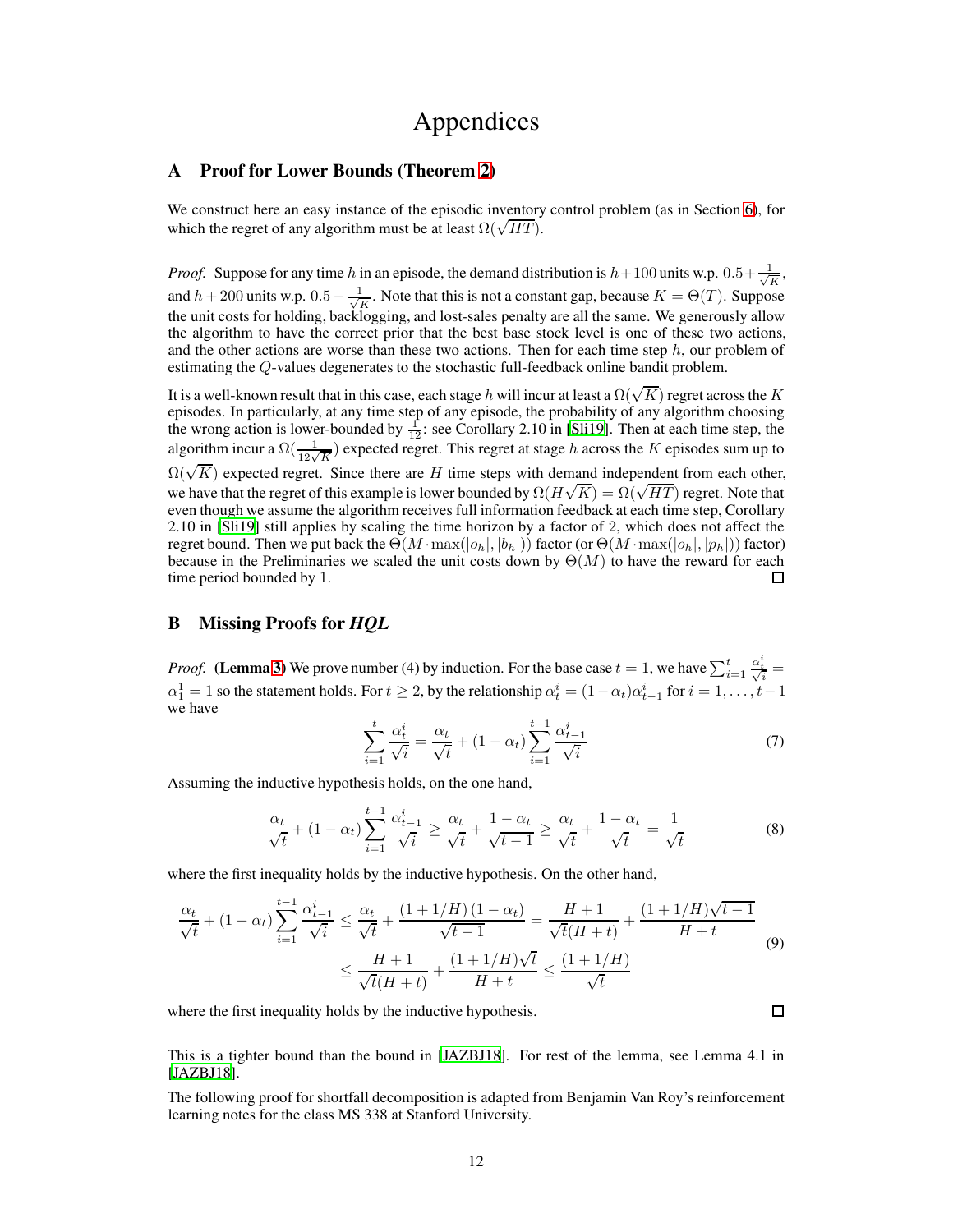*Proof.* (Lemma [4\)](#page-4-2) For any policy  $\pi$ , let  $y_h^k$  denote the action the policy  $\pi_k$  takes at stage h of episode k. Let  $R_h$  denote the expected reward of  $y_h^k$ .

$$
\mathbb{E}_{\pi} \left[ Q^* \left( x_h^k, y_h^k \right) \right] = \mathbb{E}_{\pi} \left[ Z_{h+1} \right] \quad \text{where } Z_{h+1} = \left\{ \begin{array}{ll} R_h + \max_y Q^* \left( x_{h+1}^k, y \right) & \text{if } h < H \\ R_h & \text{if } h = H \end{array} \right.
$$

Therefore,

$$
V_1^* - V_1^{\pi_k} = \mathbb{E}_{\pi} \Big[ \max_{a \in \mathcal{A}} Q^*(x_1^k, a) - \sum_{h=1}^H R_h \Big]
$$
  
=  $\mathbb{E}_{\pi} \Big[ \max_{a \in \mathcal{A}} Q^*(x_1^k, a) - \sum_{h=1}^H (R_h - Z_{h+1} + Q^*(x_h^k, y_h^k)) \Big]$   
=  $\mathbb{E}_{\pi} \Big[ \sum_{h=1}^H \Big( \max_{a \in \mathcal{A}} Q^*(x_h^k, a) - Q^*(x_h, y_h^k) \Big) \Big]$ 

*Proof.* (Lemma [5\)](#page-5-0) From the Bellman optimality equation [\(3\)](#page-4-4), and the fact that  $\sum_{i=0}^{k-1} \alpha_{k-1}^i = 1$ , we have

 $\Box$ 

$$
Q_h^*(y) = \alpha_{k-1}^0 Q_h^*(y) + \sum_{i=1}^{k-1} \alpha_{k-1}^i \left[ \mathbb{E}_{x', \tau_h^i(y) \sim \mathbb{P}(\cdot | x, y)} [\tilde{r}_{\tau_h^i(x, y)}^*(y) + V_{\tau_h^i(x, y)}^*(x_{\tau_h^i(y)})] \right]
$$

Subtracting Equation [5](#page-4-5) from this equation, and adding some of the middle terms that cancel with themselves gives us Lemma [5.](#page-5-0)  $\Box$ 

*Proof.* (Lemma [6\)](#page-5-1) Since we assume that given a fixed value  $D_h$ , the next state  $x_{h+1}(y_h)$  is increasing in  $y_h$ , and  $a_h(x_h)$  is increasing in  $x_h$  for the lower one-sided-feedback problem, we conclude that the (deterministic given  $D_h$ ) dynamics are monotone with respect to any simulation starting point  $x_h$ . Since the algorithm chooses at least the maximal action in  $A_h^k$  at all times, this implies it can observe the simulated trajectory started from any  $x_h \in A_h^k$  for any  $k, h \in [K] \times [H]$ .

Let  $\mathcal{F}_h^i$  be the  $\sigma$ -field generated by all the random variables until episode i, stage h. Then for any  $\tau \in$  $[K], \left(V_{\tau^i_h(x,y)}^*(x^i_{\tau^i_h(x,y)}) + \tilde{r}^*_{\tau^i_h(x,y)} - \mathbb{E}_{\tilde{r}^*,x',\tau^i_h(x,y)\sim \mathbb{P}(\cdot|x,y)}\bigg[\tilde{r}^*_{\tau^i_h(x,y)} + V^*_{\tau^i_h(x,y)}(x'_{\tau^i_h(x,y)})\bigg]\right)_{i=1}^T$  $\sum_{i=1}$  is a martingale difference sequence w.r.t. the filtration  $\{\mathcal{F}_h^i\}_{i\geq 0}$ . Then by Azuma-Hoeffding Theorem, we have that with probability at least  $1 - (1/AT)^9$ :

$$
\left| \sum_{i=1}^{k-1} \alpha_{k-1}^i \cdot \left( V_{\tau_h^i(x,y)}^*(x_{\tau_h^i(x,y)}^i) + \tilde{r}_{\tau_h^i(x,y)}^* - \mathbb{E}_{\tilde{r}^*,x',\tau_h^i(x,y)\sim \mathbb{P}(\cdot|x,y)} \left[ \tilde{r}_{\tau_h^i(x,y)}^* + V_{\tau_h^i(x,y)}^*(x_{\tau_h^i(x,y)}) \right] \right) \right|
$$
  
 
$$
\leq \frac{cH}{2} \sqrt{\sum_{i=1}^{k-1} (\alpha_{k-1}^i)^2 \cdot \iota} \leq c\sqrt{\frac{H^3 \iota}{k-1}} \quad \text{for any constant } c \geq 2\sqrt{2}.
$$
 (10)

By union bound, we have with probability at least  $1 - (1/AT)^8$  that for any  $x, h, k, y \in A_h^k$ ,

$$
\left| \sum_{i=1}^{k-1} \alpha_{k-1}^i \left( V_{\tau_h^i(x,y)}^*(x_{\tau_h^i(x,y)}^i) + \tilde{r}_{\tau_h^i(x,y)}^* - \mathbb{E}_{\tilde{r}^*,x',\tau_h^i(x,y)\sim \mathbb{P}(\cdot|x,y)} \left[ \tilde{r}_{\tau_h^i(x,y)}^* + V_{\tau_h^i(x,y)}^*(x_{\tau_h^i(x,y)})' \right] \right) \right|
$$
  
\n
$$
\leq c \sqrt{\frac{H^3 \iota}{k-1}}
$$
  
\nThen Lemma 6 follows immediately this equation and Lemma 5.

Then Lemma [6](#page-5-1) follows immediately this equation and Lemma [5.](#page-5-0)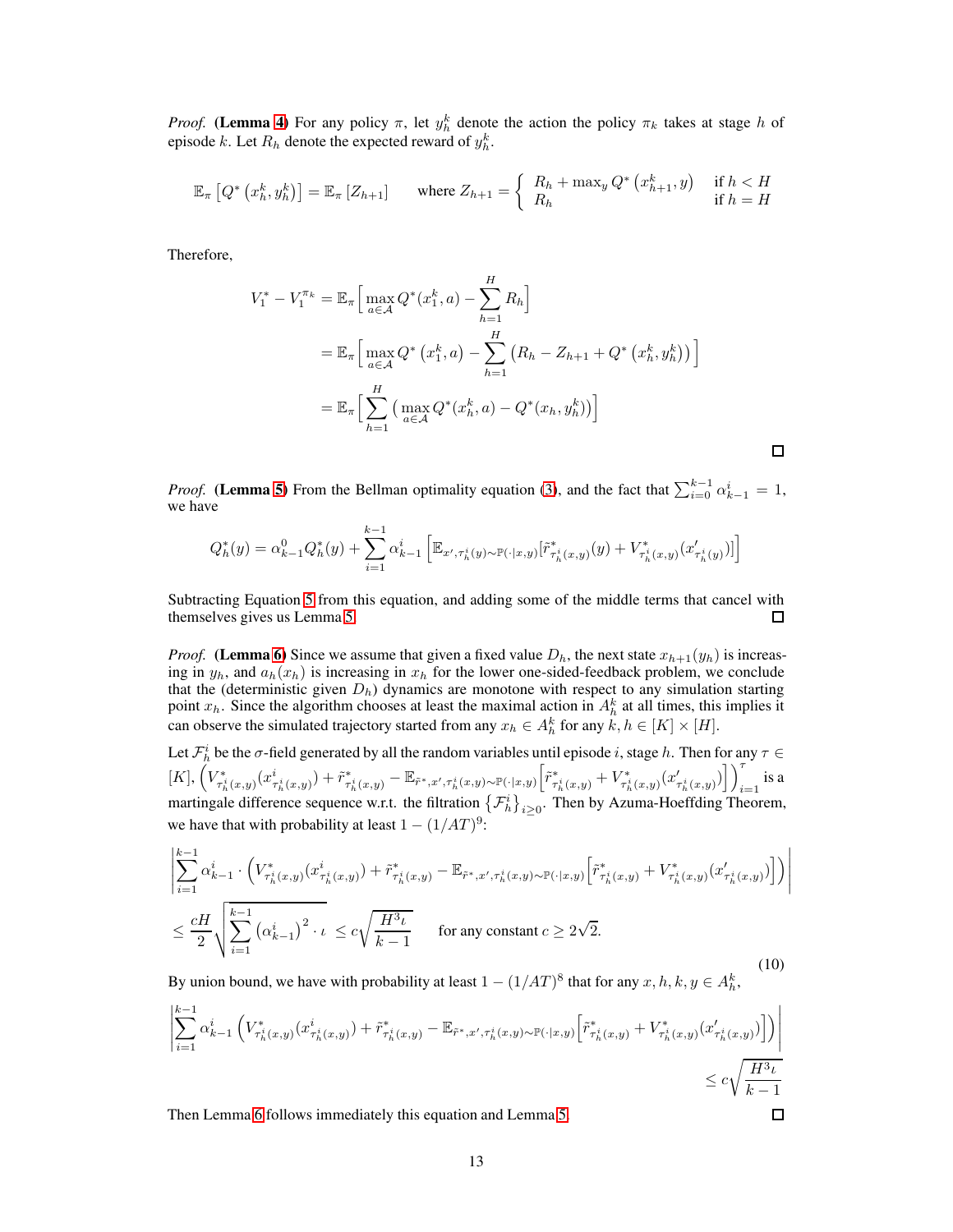*Proof.* (Upper Bound on  $\delta_h$ 's) We set  $d_h = (\delta_h) \cdot (1 + \frac{1}{H})^h$  and observe that the recurrence implies √

$$
d_h = d_{h+1} + H + 2\sqrt{2}\sqrt{H^3\iota} \tag{11}
$$

Then from this recursion we see  $d_h \leq \frac{H^2}{2} + 2\sqrt{2H^5} \iota$  for all h. Since  $d_h$ ,  $\delta_h$  differ by a constant factor  $\left(1+\frac{1}{H}\right)^h$ , we have  $\delta_h = \frac{H^2 + 2\sqrt{2H^5 h}}{(1+\frac{1}{2})^h}$  $\frac{\frac{2}{2+2\sqrt{2H^5\iota}}}{\left(1+\frac{1}{H}\right)^h} \leq 4\sqrt{H^5\iota}.$ 

*Proof.* (Lemma [7\)](#page-5-2) We prove by backward induction. Note that all of our statements below hold with high probability. In particular, we will use Azuma-Hoeffding no more than  $AT$  times in the below, with each use holding with probability at least  $1/(AT)^9$ . Under the assumption that each use of Azuma-Hoeffding holds we will obtain the statement of the Lemma. Our proof goes by induction; for the base case  $\delta_{H+1} = 0$  satisfies the Inequality [7](#page-5-2) (actually equality here) with probability 1 based on Bellman equations.

Now suppose inequality [7](#page-5-2) is true for any  $k \in [K]$ ,  $x \in S$ , for any  $h' = \tau_h^k(x, a)$  that has  $a \in A_h^k$ :

$$
\max_{y\in A^k_{\tau_h^k(x,a)}}\Big|(Q^k_{\tau_h^k(x,a)}-Q^*_{\tau_h^k(x,a)})(y)\Big|\leq \frac{\delta_{\tau_h^k(x,a)}}{\sqrt{k-1}}, \forall a\in A_h^k, \text{ w.h.p.}
$$

Now we induct on the previous stage  $h' = h$ . By Lemma [6,](#page-5-1) with probability at least  $1 - 1/(AT)^8$ 

$$
\max_{y \in A_h^k} |(Q_h^k - Q_h^*)(y)| \le \max_{a \in A_h^k} \left\{ \alpha_{k-1}^0 H + \sum_{i=1}^{k-1} \alpha_{k-1}^i \left[ \left( V_{\tau_h^i(x,a)}^{i+1} - V_{\tau_h^i(x,a)}^{*} \right) \left( x_{\tau_h^i(x,a)}^i \right) + \tilde{r}_{h,\tau_h^i(x,a)}^i - \tilde{r}_{h,\tau_h^i(x,a)}^* \right] + c \sqrt{\frac{H^3 \iota}{k-1}} \right\}
$$

Since based on our inductive hypothesis,we have

$$
\max_{a \in A_h^k} \left[ \left( V_{\tau_h^i(x,a)}^{i+1} - V_{\tau_h^i(x,a)}^* \right) \left( x_{\tau_h^i(x,a)}^i \right) + \tilde{r}_{h,\tau_h^i(x,a)}^i - \tilde{r}_{h,\tau_h^i(x,a)}^* \right] \n\le \max_{y \in A_{\tau_h^i(x,a)}^i} |(Q_{\tau_h^i(x,a)}^{i+1} - Q_{\tau_h^i(x,a)}^*) (y)| \le \frac{\delta_{\tau_h^i(x,a)}}{\sqrt{i}}
$$

then

$$
\max_{y \in A_h^k} \left| (Q_h^k - Q_h^*)(y) \right| \le \max_{a \in A_h^k} \left\{ \alpha_{k-1}^0 H + \left( \sum_{i=1}^{k-1} \alpha_{k-1}^i \cdot \frac{\delta_{\tau_h^i(x,a)}}{\sqrt{i}} \right) + c \sqrt{\frac{H^3 \iota}{k-1}} \right\}.
$$
 (12)

We can bound  $\alpha_{k-1}^0$  by  $\frac{1}{\sqrt{k}}$  $\frac{1}{k}$ , and bound  $\sum_{i=1}^{k-1} \alpha_{k-1}^i$ .  $\frac{\delta_{\tau_h^i(x,a)}}{\sqrt{i}}$  by  $\frac{1+1/H}{\sqrt{k-1}} \delta_{\tau_h^i(x,a)}$  using Lemma [3:](#page-4-0)

$$
\max_{y \in A_h^k} \left| (Q_h^k - Q_h^*)(y) \right| \le \frac{1}{\sqrt{k}} H + \frac{1 + 1/H}{\sqrt{k-1}} \delta_{\tau_h^i(x,a)} + c \sqrt{\frac{H^3 \iota}{k}}
$$
\n
$$
\le \frac{1}{\sqrt{k-1}} H + \frac{1 + 1/H}{\sqrt{k-1}} \delta_{h+1} + c \sqrt{\frac{H^3 \iota}{k-1}} = \frac{\delta_h}{\sqrt{k-1}}
$$
\n(13)

where the second inequality is because  $\tau_h^i(x, a) \geq h + 1$  and  $\delta_h$ 's is a decreasing sequence. The last equality is true based on the recursive definition of  $\delta_h$ .

*Proof.* (Lemma [8\)](#page-5-5) Recall for any  $(x, h, k)$ ,  $y_h^{k*} = \arg \max_{y \in A_h^k} Q_h^k(y)$  in *HQL*. Suppose  $y_h^* \notin A_h^k$ , then  $Q_h^k(y_h^*) < Q_h^k(y_h^{k*}) - \frac{8\sqrt{H^5\iota}}{\sqrt{k-1}} = Q_h^k(x, y_h^{k*}) - \frac{2\delta_h}{\sqrt{k-1}}$ . Then y  $\frac{\partial \delta_h}{\partial k-1}$ . Then we need either  $Q_h^k(y_h^*) < Q_h^*(y_h^*)$  –  $\frac{\delta_h}{\sqrt{h}}$  $\frac{\delta_h}{k-1}$  or  $Q_h^k(y_h^{k*}) > Q_h^*(y_h^{k*}) + \frac{\delta_h}{\sqrt{k-1}}$  $\frac{\delta_h}{k-1}$ . Thus by Lemma [7,](#page-5-2) Prob $(y_h^* \notin A_h^k(x))$ ≤  $\frac{1}{(AT)^5}$ .  $\Box$ 

*Proof.* (Lemma [9\)](#page-5-4) Lemma [7](#page-5-2) says for any  $y \in A_h^k$ , our estimated  $Q_h^k(y)$  differs from the optimal value  $Q_h^*(y)$  by at most  $\frac{\delta_h}{\sqrt{k-1}}$  $\frac{\delta_h}{k-1}$  with high probability at least  $1 - \frac{1}{(AT)^5}$ . Therefore, the optimal Qvalue of the optimal policy's action  $Q^*(y_h^*)$  is at most  $\frac{\delta_h}{\sqrt{k-1}}$  $\frac{\delta_h}{k-1}$  more than the estimated Q-value of our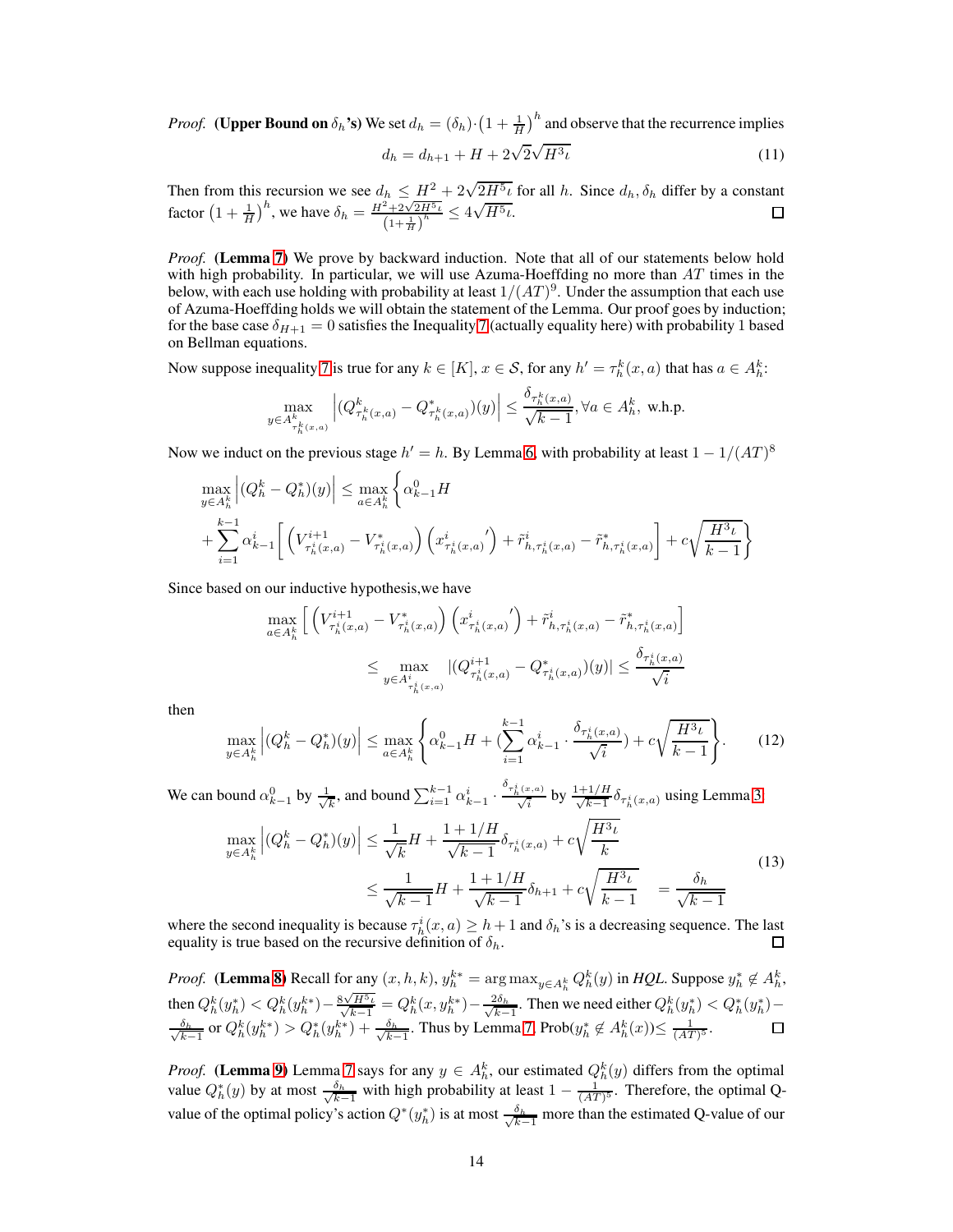estimated best arm  $Q_h^k(y_h^{k*})$ , with high probability at least  $1 - \frac{1}{(AT)^5}$ . Any action we take in  $A_h^k$ has an estimated Q-value no more than  $\frac{8\sqrt{H^5\iota}}{\sqrt{k-1}} = \frac{2\delta_h}{\sqrt{k-1}}$  $\frac{\partial \delta_h}{\partial k-1}$  lower than  $Q_h^k(y_h^{k*})$  base on our algorithm. Therefore, the optimal Q-value of the optimal policy's action  $Q^*(y_h^*)$  is at most  $\frac{3\delta_h}{\sqrt{k-1}}$  $\frac{3\delta_h}{k-1}$  more than the estimated Q-value of any action  $y \in A_h^k(x)$ , with high probability at least  $1 - \frac{1}{(AT)^5}$ . Then again, by Lemma [7,](#page-5-2) we know that the optimal Q-value of the optimal policy's action  $Q^*(y_h^*)$  is at most  $\frac{4\delta_h}{\sqrt{k-1}}$  $k-1$ more than the optimal Q-value of any action in  $A_h^k$ , with high probability at least  $1 - \frac{2}{(AT)^5}$ .

*Proof.* (Lemma [10\)](#page-5-3) From Lemma [8,](#page-5-5) we know that with with probability at least  $1 - \frac{1}{(AT)^5}$ , the optimal action is in the running set, which is inaccessible. Then recall the assumptions that the value functions are concave and that the feasible action set at any time is an interval of the form  $\mathcal{A} \cap [a, \infty)$ for some a dependent on the state. So if we cannot play in the running set, then the running set, and hence w.h.p. the true optimal action, is contained in  $(-\infty, a)$ . By concavity, this implies that the closest feasible action to the running set is optimal in this case w.p. at least  $1 - \frac{1}{(A T \cdot \delta)}$ . closest feasible action to the running set is optimal in this case w.p. at least  $1 - \frac{1}{(AT)^5}$ .

## <span id="page-14-0"></span>C Missing Proofs for Inventory Control

=

We gave a more detailed description of the backlogged model and the lost-sales model of the episodic stochastic inventory control problems.

<span id="page-14-1"></span>**Lemma 11.** *For any*  $h \in [H]$ *, the optimal V-value function*  $V_h^*(x)$  *is concave in* x*, and the optimal*  $Q$ -value function  $Q_h^*(y)$  is concave in y. This is true for the lost sales and the backlogged models.

*Proof.* (Lemma [11\)](#page-14-1) We prove this by backward induction. The base case is  $Q_H^*(x, y)$  and  $V_H^*(x)$ . Since  $Q_H^*(y)$  is just the expectation of a one time reward for the last period, we know that it is  $Q_H^*(x, y) = r_H(x, y, D_H) = -[o_H(y - D_H)^+ + p_H \min(y, D_H)]$ . This function is obviously concave in y. Note that the Q-values are not affected by x for the inventory control problems. Since  $V_H^*(x) = \max_{y \ge x} Q_H^*(x, y)$ , the graph of  $V_H^*(x)$  is constant on the left side of  $x = \arg \max_{y} Q_{H}^{*}(x, y)$ , and then goes down with a slope of  $o_{H}$  on the right side of  $x = \arg \max_{y} Q_{H}^{*}(x, y)$ . So  $V_{H}^{*}(x)$  is obviously also concave.

Now suppose  $Q_{h+1}^*(x, y)$  and  $V_{h+1}^*(x)$  are concave. It remains to show concavity of  $Q_h^*(x, y)$  and  $V_h^*(x)$ .

We know  $Q_h^*(x, y) = \mathbb{E}[V_{h+1}^*(y - D_h) + r_h(x, y, D_h)]$ . We know  $r_h(x, y, D_h)$  is concave in y for the same reason that  $Q_H^*(x, y)$  is concave. We know that  $V_{h+1}^*(x)$  is concave in x from our induction hypothesis, which means  $V_{h+1}^*(y - D_h)$  is concave in y for any value of  $D_h$ . Therefore,  $\mathbb{E}[V_{h+1}^*(y - D_h) + r_h]$  is also concave, being a weighted average of concave functions. So we know  $Q_h^*(x, y)$  is also concave in y. Then again  $V_h^*(x) = \max_{y \ge x} Q_h^*(x, y)$  is concave for the same reason why  $V_H^*(x)$  is concave. П

*Proof.* (Assumption of 0 Purchasing Costs) We want to show that for the episodic lost-sales (and similarly for the backlogged) model, we can amortize the unit purchasing costs  $c_h$  into unit holding costs  $o_h$  and unit lost-sales penalty  $p_h$ , so that without loss of generality we can assume 0 purchasing costs.

$$
\forall h \ge 2, y_h - x_h = y_h - D_h + D_h - x_h = (y_h - D_h)^+ - (D_h - y_h)^+ + D_h - (y_{t-1} - D_{t-1})^+ \tag{14}
$$

Let  $c_h$  denote the unit purchasing cost, then the total sum of costs starting from stage 2 is

$$
\sum_{h=2}^{H} \left( c_h (y_h - x_h) + o_h (y_h - D_h)^+ + p_h (D_h - y_h)^+ \right)
$$
  
= 
$$
\sum_{h=2}^{H} \left( c_h D_h - c_h (y_{h-1} - D_{h-1})^+ + (o_h + c_h)(y_h - D_h)^+ + (p_h - c_h)(D_h - y_h)^+ \right)
$$

And the cost of stage 1 is equal to  $o_1(y_1 - D_1)^+ + p_1(D_1 - y_1)^+ + c_1((y_1 - D_1)^+ - (D_1 - y_1)^+ +$  $D_1 - x_1$ .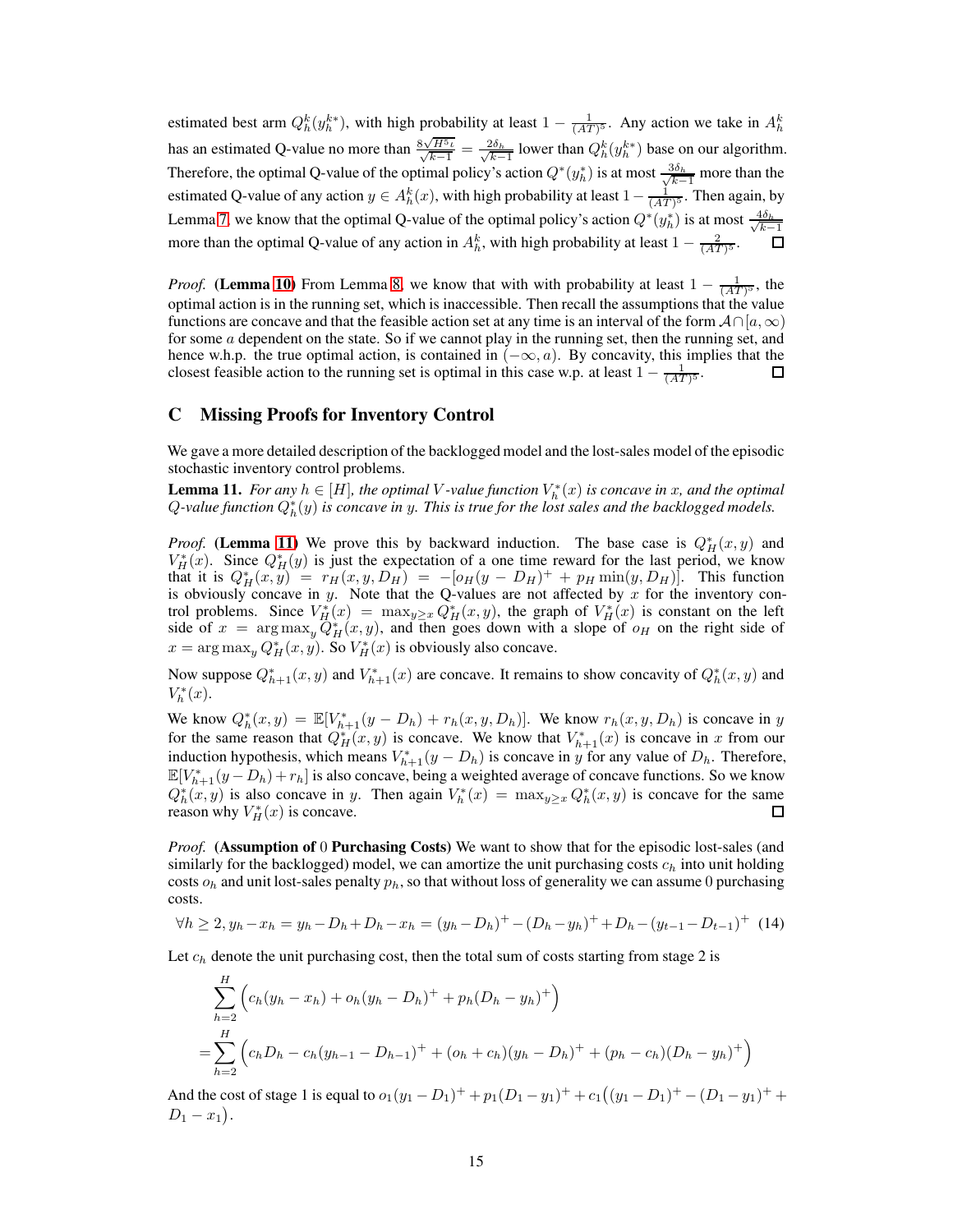Let  $c_{H+1} \geq 0$  denote the salvage price at which we sell the remaining inventory  $(y_H - D_H)^+$  at the end of each episode. Then the total sum of costs from stage 1 to H is

$$
\sum_{h=2}^{H} \left( c_h D_h - c_h (y_{h-1} - D_{h-1})^+ + (o_h + c_h)(y_h - D_h)^+ + (p_h - c_h)(D_h - y_h)^+ \right)
$$
  
+  $c_1 (y_1 - D_1)^+ - c_1 (D_1 - y_1)^+ + c_1 D_1 - c_1 x_1 + o_1 (y_1 - D_1)^+ + p_1 (D_1 - y_1)^+ - c_{H+1} (y_H - D_H)^+ \right)$   
= 
$$
\sum_{h=2}^{H} \left( c_h D_h - c_h (y_{h-1} - D_{h-1})^+ + (o_h + c_h)(y_h - D_h)^+ + (p_h - c_h)(D_h - y_h)^+ \right)
$$
  
+  $c_1 (y_1 - D_1)^+ - c_1 (D_1 - y_1)^+ + c_1 D_1 - c_1 x_1 + o_1 (y_1 - D_1)^+ + p_1 (D_1 - y_1)^+ - c_{H+1} (y_H - D_H)^+ \right)$   
= 
$$
\sum_{h=1}^{H} c_h D_h + \sum_{h=1}^{H} \left( (o_h + c_h - c_{h+1})(y_h - D_h)^+ + (p_h - c_h)(D_h - y_h)^+ \right) - c_1 x_1
$$

Since  $\sum_{h=1}^{H} c_h D_h$  and  $-c_1x_1$  are fixed costs independent of our action, we can take them out of our consideration. Then we can effectively consider the cost of each stage h is just  $o'_h(y_h - D_h)^+$  +  $p'_h(D_h - y_h)^+$ , where  $o'_h = o_h + c_h - c_{h+1}$  is the adjusted holding cost, and  $p'_h = p_h - c_h$  is the adjusted lost-sales penalty.

## <span id="page-15-1"></span>D Comparison with Existing Q-Learning Algorithms

For [\[JAZBJ18\]](#page-9-2), suppose we discretize the state and action space optimally with step-size  $\epsilon_1$  to apply [\[JAZBJ18\]](#page-9-2) to the backlogged/lost-sales episodic inventory control problem with continuous action and state space. Then the Regret<sub>gap</sub> we get is  $\epsilon_1T$ . Applying the results of [\[JAZBJ18\]](#page-9-2), their  $\text{Regret}_{MDP}$  is  $\mathcal{O}(\sqrt{H^3SAT\iota}) = \mathcal{O}(\sqrt{\frac{1}{\epsilon_1} \cdot \frac{1}{\epsilon_1}T\iota})$ . To minimize  $\text{Regret}_{total}$ , we balance the Regret<sub>MDP</sub> and Regret<sub>gap</sub> by setting  $\sqrt{\frac{1}{\epsilon_1} \cdot \frac{1}{\epsilon_1}T} = \epsilon_1 T$ , which gives  $\epsilon_1 = \frac{1}{T^{1/4}}$ , giving us an optimized regret bound of  $\mathcal{O}(T^{\frac{3}{4}}\sqrt{H^3\log T}).$ 

For [\[DRZ19\]](#page-9-3), suppose we discretize the state and action space optimally with step-size  $\epsilon_2$  to apply [\[DRZ19\]](#page-9-3) to the backlogged/lost-sales episodic inventory control problem. We also optimize aggregation using the special property of these inventory control problems that the Q-values only depend on the action not the state, so we aggregate all the state-action pairs  $(x_1, y), (x_2, y)$  into one aggregated state-action pair. This 0-error aggregation helps reduce the aggregated state-action space. Then the optimized regret bound in [\[DRZ19](#page-9-3)] is  $\mathcal{O}(\sqrt{H^4 \frac{1}{\epsilon} T \log T} + \epsilon T)$ . We minimize Regret<sub>total</sub> by balancing the two terms and take  $\epsilon = \frac{1}{T^{1/3}}$ , obtaining an optimized regret bound of  $\mathcal{O}(T^{\frac{2}{3}}\sqrt{H^4\log T}).$ 

## <span id="page-15-0"></span>E Missing Proofs for *FQL*

For the proof for *FQL*, we adopt similar notations and flow of the proof in [\[JAZBJ18\]](#page-9-2) (but adapted to our full-feedback setting) to facilitate quick comprehension for readers who are familiar with [\[JAZBJ18](#page-9-2)].

Like [\[JAZBJ18\]](#page-9-2), we use  $[\mathbb{P}_h V_{h+1}](x, y) := \mathbb{E}_{x' \sim \mathbb{P}(\cdot | x, y)} V_{h+1}(x')$ . Then the Bellman optimality equation becomes  $Q_h^*(x, y) = (r_h + \mathbb{P}_h V_{h+1}^*) (x, y)$ .

Similar to Equation [4](#page-4-1) but without "skipping", *FQL* updates the Q values in the following way for any  $(x, y) \in A$  at any time step:

$$
Q_h^{k+1}(x,y) \leftarrow (1 - \alpha_k) Q_h^k(x,y) + \alpha_k [r_h^{k+1}(x,y) + V_{h+1}^k(x_{h+1})]
$$
\n(15)

Then by the definition of weights  $\alpha_t^k$ , we have

<span id="page-15-2"></span>
$$
Q_h^k(x,y) = \alpha_{k-1}^0 H + \sum_{j=1}^{k-1} \alpha_{k-1}^j \left[ r_h^j(x,y) + V_{h+1}^j \left( x_{h+1}^j \right) \right]
$$
(16)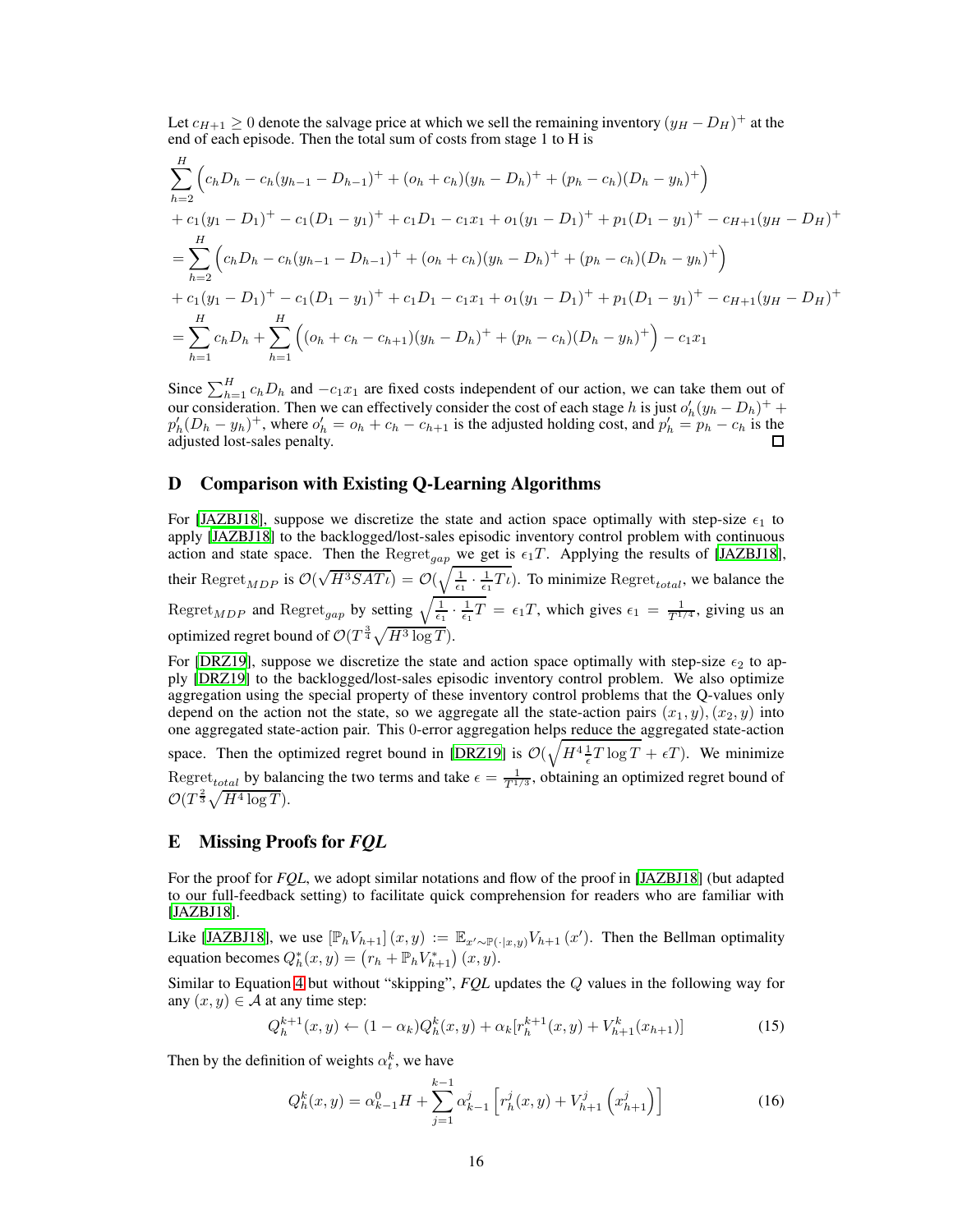The following two lemmas are variations of Lemma [5](#page-5-0) and Lemma [6.](#page-5-1)

<span id="page-16-0"></span>**Lemma 12.** *For any*  $(x, y, h, k) \in S \times A \times [H] \times [K]$ *, we have* 

$$
(Q_h^k - Q_h^*) (x, y) = \alpha_{k-1}^0 (H - Q_h^*(x, y))
$$
  
+ 
$$
\sum_{i=1}^{k-1} \alpha_{k-1}^i \left[ (V_{h+1}^i - V_{h+1}^*) (x_{h+1}^i) + r_h^i - \mathbb{E}[r_h^i] + \left[ \left( \hat{\mathbb{P}}_h^i - \mathbb{P}_h \right) V_{h+1}^* \right] (x, y) \right]
$$

*Proof.* From the Bellman optimality equation  $Q_h^*(x, y) = \mathbb{E}[r_h(x, y)] + \mathbb{P}_h V_{h+1}^*(x, y)$ , our notation  $\left[\hat{P}_{h}^{i}V_{h+1}\right](x,y) := V_{h+1}\left(x_{h+1}^{i}\right)$ , and the fact that  $\sum_{i=0}^{k-1} \alpha_{k-1}^{i} = 1$ , we have

$$
Q_h^*(x,y) = \alpha_{k-1}^0 Q_h^*(x,y) + \sum_{i=1}^{k-1} \alpha_{k-1}^i \left[ \mathbb{E}[r_h^i(x,y)] + \left(\mathbb{P}_h - \hat{\mathbb{P}}_h^i\right) V_{h+1}^*(x,y) + V_{h+1}^*\left(x_{h+1}^i\right) \right]
$$

Subtracting Equation [16](#page-15-2) from this equation gives us Lemma [12.](#page-16-0)

<span id="page-16-1"></span> $\Box$ 

**Lemma 13.** *For any*  $p \in (0, 1)$ *, with probability at least*  $1-p$ *, for any*  $(x, y, h, k) \in S \times A \times [H] \times$ [K], let  $\iota = \log(SAT/p)$ , we have for some absolute constant c:

$$
0 \leq \left(Q_h^k - Q_h^*\right)(x, y) \leq \alpha_{k-1}^0 H + \sum_{i=1}^{k-1} \alpha_{k-1}^i \left(V_{h+1}^i - V_{h+1}^*\right)(x_{h+1}^i) + c\sqrt{\frac{H^3 \iota}{k-1}} \tag{17}
$$

*Proof.* For any  $i \in [k]$ , recall that episode i is the episode where the state-action pair  $(x, y)$  was updated at stage h for the *i*th time. Let  $\mathcal{F}_h^i$  be the  $\sigma$ -field generated by all the random variables until episode i, stage h. Then for any  $\tau \in [K]$ ,  $\left( [(\hat{\mathbb{P}}_h^i - \mathbb{P}_h)V_{h+1}^*](x, y) + r_h^i - \mathbb{E}[r_h^i] \right)^{\tau}$  $\sum_{i=1}$  is a martingale difference sequence w.r.t. the filtration  $\{\mathcal{F}_h^i\}_{i\geq 0}$ . Then by Azuma-Hoeffding Theorem, we have that with probability at least  $1 - p/SAT$ :

$$
\left| \sum_{i=1}^{k-1} \alpha_k^i \cdot \left[ \left( \hat{\mathbb{P}}_h^i - \mathbb{P}_h \right) V_{h+1}^* \right] (x, y) + r_h^i - \mathbb{E}[r_h^i] \right| \le \frac{cH}{2} \sqrt{\sum_{i=1}^{k-1} \left( \alpha_{k-1}^i \right)^2 \cdot \iota} \le c\sqrt{\frac{H^3 \iota}{k-1}} \tag{18}
$$

for some constant c.

<span id="page-16-2"></span>Now we union bound over states, actions and times, we see that with probability at least  $1 - p$ , we have

<span id="page-16-3"></span>
$$
\left|\sum_{i=1}^{k-1} \alpha_{k=1}^i \left[ \left(\widehat{\mathbb{P}}_h^{k_i} - \mathbb{P}_h\right) V_{h+1}^* \right] (x, y) + r_h^i - \mathbb{E}[r_h^i] \right| \le c \sqrt{\frac{H^3 \iota}{k-1}} \tag{19}
$$

Then the right-hand side of Lemma [13](#page-16-1) follows from Lemma [12](#page-16-0) and Inequality [19.](#page-16-2) The left-hand side also follows from Lemma [12](#page-16-0) and Inequality [19](#page-16-2) using induction on  $h = H, H - 1, \ldots, 1$ . □

*Proof.* (Theorem [1\)](#page-3-2) Define  $\Delta_h^k := (V_h^k - V_h^{\pi_k}) (x_h^k)$  and  $\phi_h^k := (V_h^k - V_h^*) (x_h^k)$ .

By Lemma [18,](#page-16-3) with  $1-p$  probability,  $Q_h^k \geq Q_h^*$  and thus  $V_h^k \geq V_h^*$ . Thus the total regret can be upper bounded:

Regret(K) = 
$$
\sum_{k=1}^{K} (V_1^* - V_1^{\pi_k})(x_1^k) \le \sum_{k=1}^{K} (V_1^k - V_1^{\pi_k})(x_1^k) = \sum_{k=1}^{K} \Delta_1^k
$$

The main idea of the rest of the proof is to upper bound  $\sum_{k=1}^{K} \Delta_h^k$  by the next step  $\sum_{k=1}^{K} \Delta_{h+1}^k$ , which gives a recursive formula to obtain the total regret. Let  $y_h^k$  denote the base stock levels taken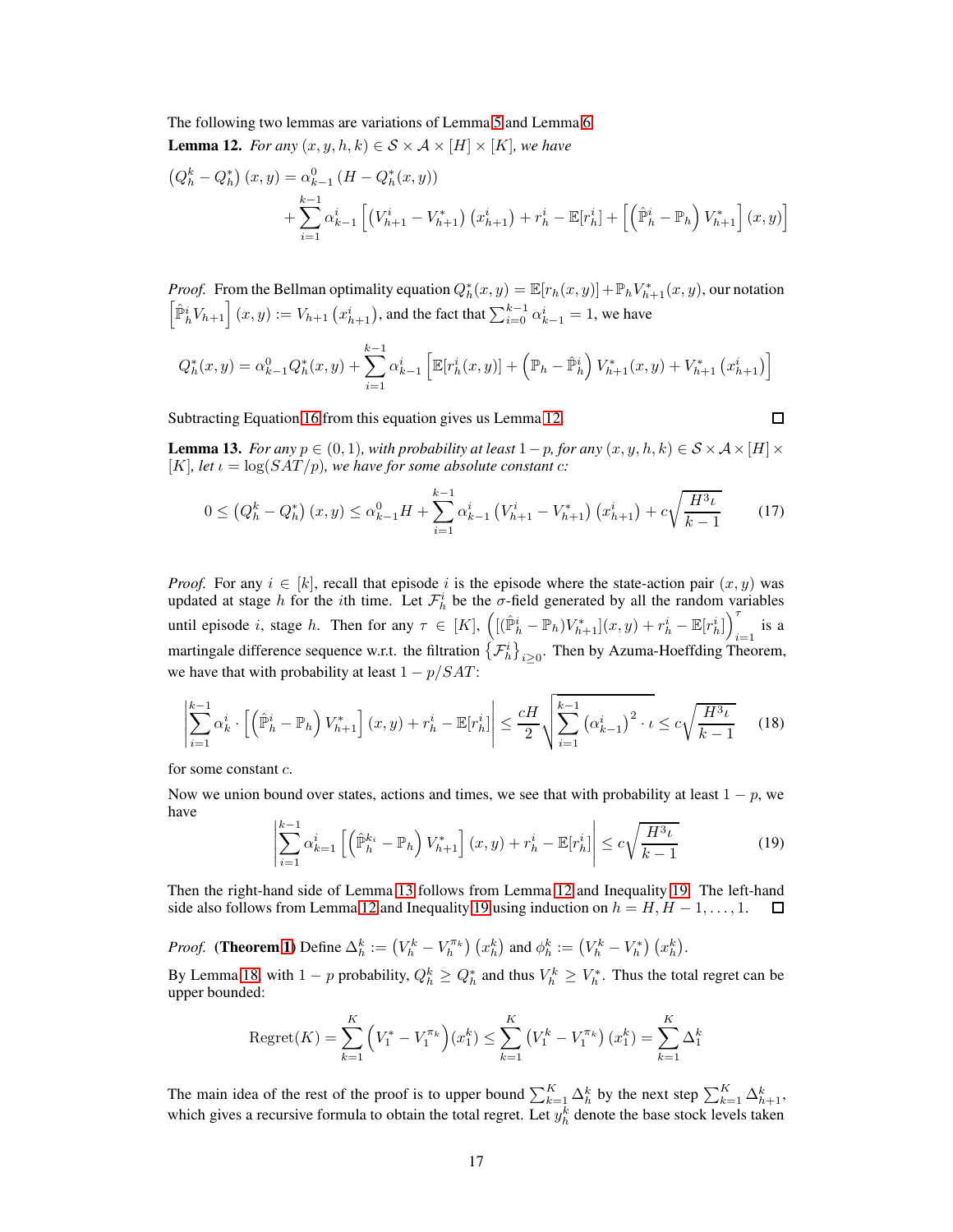at stage h of episode k, which means  $y_h^k = \arg \max Q_h^k(y')$ .

<span id="page-17-0"></span>
$$
\Delta_h^k = (V_h^k - V_h^{\pi_k}) (x_h^k) \leq (Q_h^k - Q_h^{\pi_k}) (x_h^k, y_h^k) \n= (Q_h^k - Q_h^*) (x_h^k, y_h^k) + (Q_h^* - Q_h^{\pi_k}) (x_h^k, y_h^k) \n\stackrel{(2)}{\leq} \alpha_{k-1}^0 H + \sum_{i=1}^{k-1} \alpha_{k-1}^i \phi_{h+1}^i + c \sqrt{\frac{H^3 \iota}{k-1}} + \left[ \mathbb{P}_h (V_{h+1}^* - V_{h+1}^{\pi_k}) \right] (x_h^k, y_h^k) \n= \alpha_{k-1}^0 H + \sum_{i=1}^{k-1} \alpha_{k-1}^i \phi_{h+1}^i + c \sqrt{\frac{H^3 \iota}{k-1}} + \left[ \left( \mathbb{P}_h - \hat{\mathbb{P}}_h^k \right) (V_{h+1}^* - V_{h+1}^{\pi_k}) \right] (x_h^k, y_h^k) \n+ (V_{h+1}^* - V_{h+1}^{\pi_k}) (x_{h+1}^k) \n\frac{d^3}{dx^2} \alpha_{k-1}^0 H + \sum_{i=1}^{k-1} \alpha_{k-1}^i \phi_{h+1}^i + c \sqrt{\frac{H^3 \iota}{k-1}} - \phi_{h+1}^k + \Delta_{h+1}^k + \xi_{h+1}^k
$$
\n(20)

where  $\xi_{h+1}^k := \left[ \left( \mathbb{P}_h - \hat{\mathbb{P}}_h^k \right) \left( V_{h+1}^* - V_{h+1}^{\pi_k} \right) \right] \left( x_h^k, y_h^k \right)$  is a martingale difference sequence. Inequality (1) holds because  $V_h^k(x_h^k) \leq \max_{k=1}^{\infty} Q_h^k(x_h^k, y') = Q_h^k(x_h^k, y_h^k)$ , and Inequality (2) holds by Lemma [13](#page-16-1) and the Bellman equations. Inequality (3) holds by definition  $\Delta_{h+1}^{\overline{k}} - \phi_{h+1}^{\overline{k}} = (V_{h+1}^* - V_{h+1}^{\pi_k}) (x_{h+1}^k).$ 

In order to compute  $\sum_{k=1}^{K} \Delta_1^k$ , we need to first bound the first term in Equation [20.](#page-17-0) Since  $\alpha_k^0$  =  $0, \forall k \ge 1$ , we know that  $\sum_{k=1}^{K} \alpha_{k-1}^{0} H \le H$ .

Now we bound the sum of the second term in Equation [7](#page-5-2) over the episodes by regrouping:

<span id="page-17-1"></span>
$$
\sum_{k=2}^{K} \sum_{i=1}^{k-1} \alpha_{k-1}^{i} \phi_{h+1}^{i} \le \sum_{i=1}^{K-1} \phi_{h+1}^{i} \sum_{k=i+1}^{\infty} \alpha_{k-1}^{i} \le \sum_{i=1}^{K-1} \phi_{h+1}^{i} \sum_{k'=i}^{\infty} \alpha_{k'}^{i} \le \left(1 + \frac{1}{H}\right) \sum_{k=1}^{K} \phi_{h+1}^{k} \tag{21}
$$

where the last inequality uses  $\sum_{t=i}^{\infty} \alpha_t^i = 1 + \frac{1}{H}$  for every  $i \ge 1$  from Lemma [3.](#page-4-0)

Plugging the above Equation [21](#page-17-1) and  $\sum_{k=1}^{K} \alpha_k^0 H \le H$  back into Equation [7,](#page-5-2) we have:

$$
\sum_{k=1}^{K} \Delta_{h}^{k} \leq H + \sum_{k=2}^{K} \Delta_{h}^{k}
$$
\n
$$
\leq H + H + \left(1 + \frac{1}{H}\right) \sum_{k=1}^{K} \phi_{h+1}^{k} - \sum_{k=2}^{K} \phi_{h+1}^{k} + \sum_{k=2}^{K} \Delta_{h+1}^{k} + \sum_{k=2}^{K} c \sqrt{\frac{H^{3} \iota}{k-1}} + \sum_{k=2}^{K} \xi_{h+1}^{k}
$$
\n
$$
\leq 2H + \phi_{h+1}^{1} + \frac{1}{H} \sum_{k=2}^{K} \phi_{h+1}^{k} + \sum_{k=2}^{K} \Delta_{h+1}^{k} + \sum_{k=2}^{K} c \sqrt{\frac{H^{3} \iota}{k-1}} + \sum_{k=2}^{K} \xi_{h+1}^{k}
$$
\n
$$
\leq 3H + \left(1 + \frac{1}{H}\right) \sum_{k=2}^{K} \Delta_{h+1}^{k} + \sum_{k=2}^{K} c \sqrt{\frac{H^{3} \iota}{k-1}} + \sum_{k=2}^{K} \xi_{h+1}^{k}
$$
\n
$$
(22)
$$

where the last inequality uses  $\phi_{h+1}^k \leq \Delta_{h+1}^k$ . By recursing on  $h = 1, 2, \ldots, H$ , and because  $\Delta_{H+1}^K = 0:$ 

$$
\sum_{k=1}^{K} \Delta_1^k \leq \mathcal{O}\left(\sum_{h=1}^{H} \sum_{k=1}^{K} \left(c\sqrt{\frac{H^3\iota}{k-1}} + \xi_{h+1}^k\right)\right)
$$
  
where  $\sum_{h=1}^{H} \sum_{k=1}^{K} c\sqrt{\frac{H^3\iota}{k-1}} = \mathcal{O}(H\sqrt{H^3 \log(SAT/p)}\sqrt{K}) = \tilde{\mathcal{O}}(\sqrt{H^4T}).$ 

On the other hand, by Azuma-Hoeffding inequality, with probability  $1 - p$ , we have

$$
\left| \sum_{h=1}^{H} \sum_{k=1}^{K} \xi_{h+1}^{k} \right| = \left| \sum_{h=1}^{H} \sum_{k=1}^{K} \left[ \left( \mathbb{P}_{h} - \hat{\mathbb{P}}_{h}^{k} \right) \left( V_{h+1}^{*} - V_{h+1}^{\pi_{k}} \right) \right] \left( x_{h}^{k}, y_{h}^{k} \right) \right| \le cH\sqrt{T_{l}} \le \tilde{\mathcal{O}}(\sqrt{H^{4}T})
$$
\nwhich establishes

\n
$$
\sum_{h=1}^{K} \Delta_{1}^{k} < \tilde{\mathcal{O}}(H^{2}\sqrt{T}).
$$
\n\Box

which establishes  $\sum_{k=1}^{K} \Delta_1^k \leq \tilde{\mathcal{O}}(H^2 \sqrt{T}).$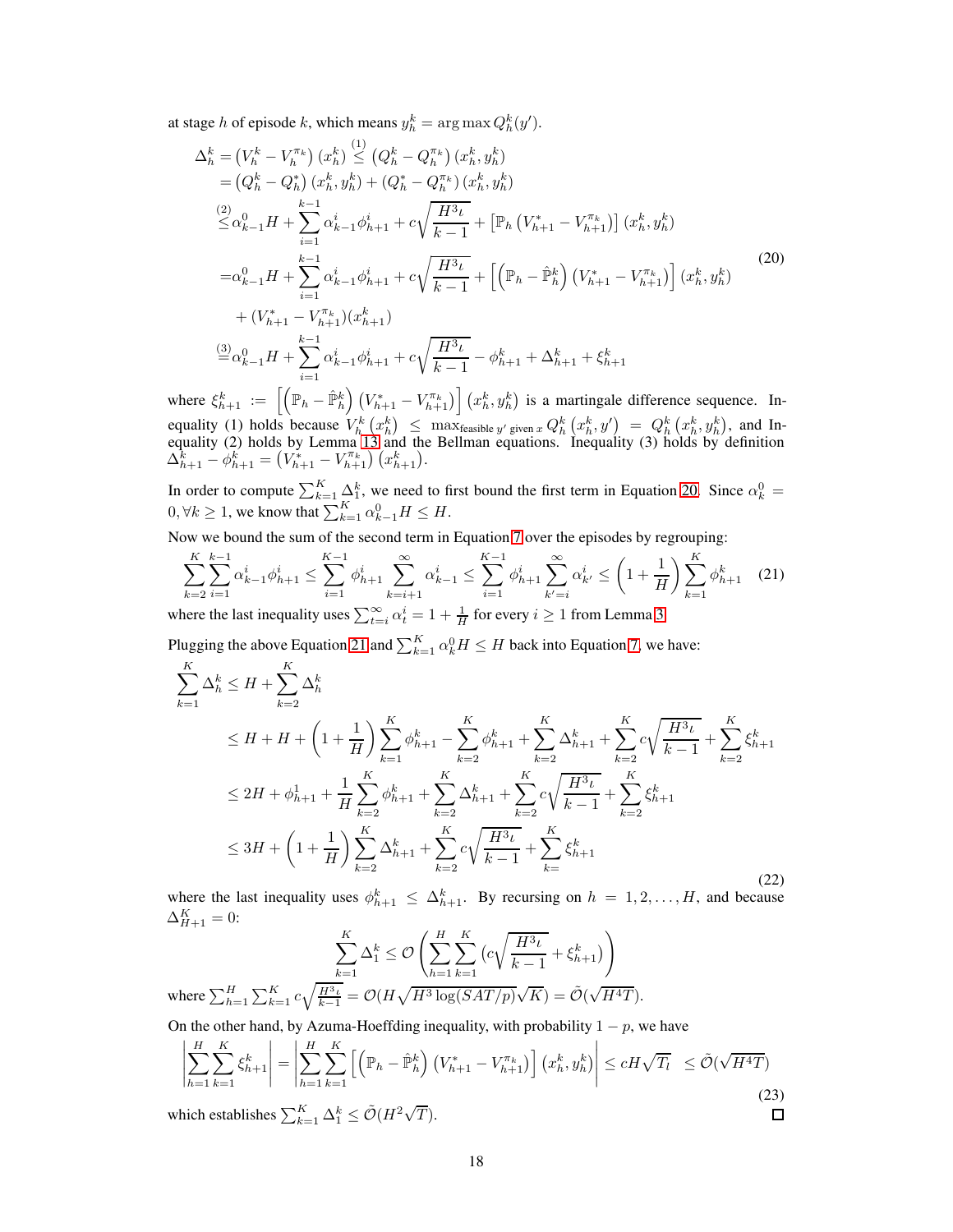## <span id="page-18-0"></span>F More Numerical Experiments

We show more numerical experiment results to demonstrate the performance of *FQL* and *HQL*. In Table [3,](#page-18-1) we use again the backlogged model to compare *FQL* and *HQL* against *OPT*, *Aggregated QL* and *QL-UCB*, but with a different set of parameter than in Section [7.](#page-7-0) In Table [4](#page-19-0) and [5,](#page-19-1) we use the lost-sales model to compare *HQL* against *OPT*, *Aggregated QL* and *QL-UCB*.

For Tables [3](#page-18-1) and [4,](#page-19-0) we make the demand distribution less adversarial: with each step in the episode, we have demands that are increasing in expectation. However, we let the upper bound of base-stock levels increase with the episode length H, which is more adversarial. For Table [5,](#page-19-1) we use the same demand distributions and base-stock upper bound as in Table [2](#page-8-1) in Section [7.](#page-7-0)

We run each experimental point 300 times for statistical significance.

| Episode length: $H = 1, 3, 5$ .                   | <b>Holding cost:</b> $o_h = 2$ .                                   |
|---------------------------------------------------|--------------------------------------------------------------------|
| <b>Number of episodes:</b> $K = 100, 500, 2000$ . | <b>Backlogging cost:</b> $b_h = 10$ .                              |
| <b>Demands:</b> $D_h \sim U[0, 1] + h$ .          | <b>Action space:</b> $[0, \frac{1}{20}, \frac{2}{20}, \dots, 2H].$ |

<span id="page-18-1"></span>Table 3: Comparison of cumulative costs for backlogged episodic inventory control with less adversarial demands and increasing base-stock upper bounds

|   |      | <i>OPT</i> |           | FQL    |           | HQL          |           | Aggregated QL |           | <i>OL-UCB</i>   |           |
|---|------|------------|-----------|--------|-----------|--------------|-----------|---------------|-----------|-----------------|-----------|
| H | K    | mean       | <b>SD</b> | mean   | <b>SD</b> | mean         | <b>SD</b> | mean          | <b>SD</b> | mean            | <b>SD</b> |
|   | 100  | 89.1       | 3.8       | 97.1   | 5.5       | 117.3        | 16.8      | 160.1         | 8.3       | 327.5           | 18.8      |
|   | 500  | 420.2      | 4.2       | 431.2  | 4.2       | 507.8        | 45.6      | 732.7         | 22.1      | 825.4           | 10.9      |
|   | 2000 | 1669.8     | 4.8       | 1691.2 | -6.6      | 1883.6       | 99.7      | 2546.2        | 32.6      | 2952.1          | 19.9      |
|   | 100  | 253.0      | 6.6       | 304.6  | 9.6       | 423.8        | 15.4      | 510.9         | 14.4      | 1712.0          | 19.1      |
| 3 | 500  | 1252.4     | 7.0       | 1314.3 | 11.9      | 1611.0       | 43.9      | 1703.2        | 16.1      | 4603.7          | 101.6     |
|   | 2000 | 5056.2 6.5 |           | 5128.7 | 10.2      | 5702.8 104.7 |           | 6188.0        | 14.1      | 15088.6         | 132.0     |
|   | 100  | 415.9      | 6.4       | 543.6  | 11.0      | 762.4        | 30.0      | 3011.8        | 1294.6    | 6101.9          | 357.6     |
| 5 | 500  | 2077.1     | 12.7      | 2224.6 | -15.6     | 2746.3       | 113.7     | 10277.1       | 6888.5    | 11763.6         | 2982.5    |
|   | 2000 | 8394.3     | 6.2       | 8557.2 | - 11 1    | 9630.4 356.6 |           | 30489.8       |           | 31232.4 39873.8 | 7210.1    |

Again for *Aggregated QL* from [\[DRZ19\]](#page-9-3) and for *QL-UCB* from [\[JAZBJ18](#page-9-2)], we optimize by taking the Q-values to be only dependent on the action, thus reducing the state-action pair space. As in Section [7,](#page-7-0) we do not fine-tune the confidence interval for *HQL* for different settings, but use a general formula  $\sqrt{\frac{H \log(HKA)}{k}}$  as the confidence interval for all settings. We also do not fine-tune

the *UCB bonus* defined in *QL-UCB* (see [\[JAZBJ18\]](#page-9-2)).

A caveat of *Aggregated QL* from [\[DRZ19](#page-9-3)] is that we need to know a good aggregation of the stateaction pairs beforehand, which is usually unavailable for online problems. For using *Aggregated*  $QL$  in Table [3](#page-18-1) and [4,](#page-19-0) we further aggregate the state and actions to be multiples of  $1/2$ . For using *Aggregated QL* in Table [5](#page-19-1) (and also in Section [7\)](#page-7-0), we further aggregate the state and actions to be multiples of 1.

Episode length:  $H = 1, 3, 5$ . **Number of episodes:**  $K = 100, 500, 2000$ . Demands:  $D_h \sim U[0, 1] + h$ .

**Holding cost:**  $o_h = 2$ . Lost-Sales Penalty:  $b_h = 10$ . **Action space**:  $[0, \frac{1}{20}, \frac{2}{20}, \dots, 2H]$ .